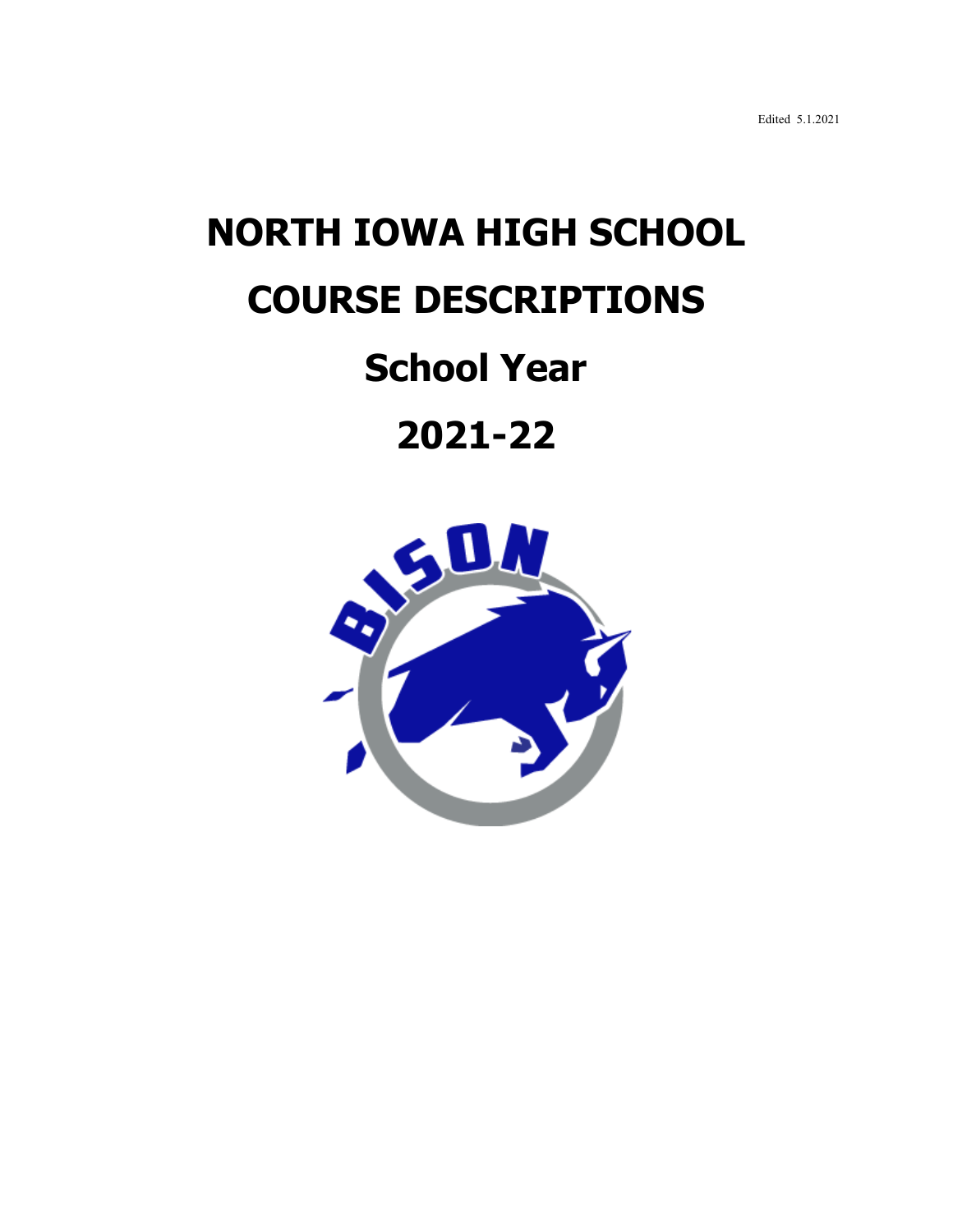### **North Iowa High School Graduation Requirements**

N.I.H.S. uses a semester system for formal assessment of students. Credits toward graduation are earned based on formal semester grades earned. A course taken with a passing grade for one full year (2 semesters) equals 1 credit earned. A course taken with a passing grade for one semester equals 0.5 credit earned. All courses will earn equal amount of credit as long as the course meets on a regularly scheduled basis and consistent instruction is provided and students assessed. It is at the discretion of the high school principal to determine the amount of credit given for certain courses.

### **Graduation Requirements**

Students are required to earn 26 credits to graduate from N.I.H.S. and must meet the following requirements set by the Iowa Department of Education and the North Iowa Board of Education:

#### 4.5 **credits (years) English**

- 9 Grade:
	- $\circ$   $9^{\text{th}}$  grade English. Required for all 9th grade students. This class will count toward the 4.5 required English credits for graduation. 1 credit.
	- $\circ$  Literacy 101/102. Elective English class 9<sup>th</sup> grade students.
- $\bullet$  10<sup>th</sup> Grade: 10<sup>th</sup> grade English. Required for all 10th grade students. 1 credit.
- $\bullet$  11<sup>th</sup> Grade: American Lit 1 and Communications required. Recommendation to take another elective in English during junior year. British Literature or American Literature 2 must be taken as a Junior or a Senior.
- $\bullet$  12<sup>th</sup> Grade: Required to take American Literature II or British Literature (semester) as a Junior/Senior and will need another semester of English from the following list. (Will need 3 semesters of English during Senior year if they did not take 2 full semesters during Junior year with their speech)
	- o Daily Communications
	- o Analytical and Expository Writing
	- o Narrative and Expository Writing
	- o Writers Seminar

#### **3.0 credits (years) Math** (Required for graduation: 1.0 of Algebra 1 and 1.0 credit of Geometry)

- o <sup>9th</sup> grade: Pre-Algebra or Algebra 1
- o 10<sup>th</sup> grade: Algebra 1 or Geometry
- $\circ$  11<sup>th</sup>/12<sup>th</sup> grade: Choose a minimum of one credit. Geometry, or Algebra 2, Math Principles, Trigonometry/Pre-Calculus, Probability/Statistics, or Calculus.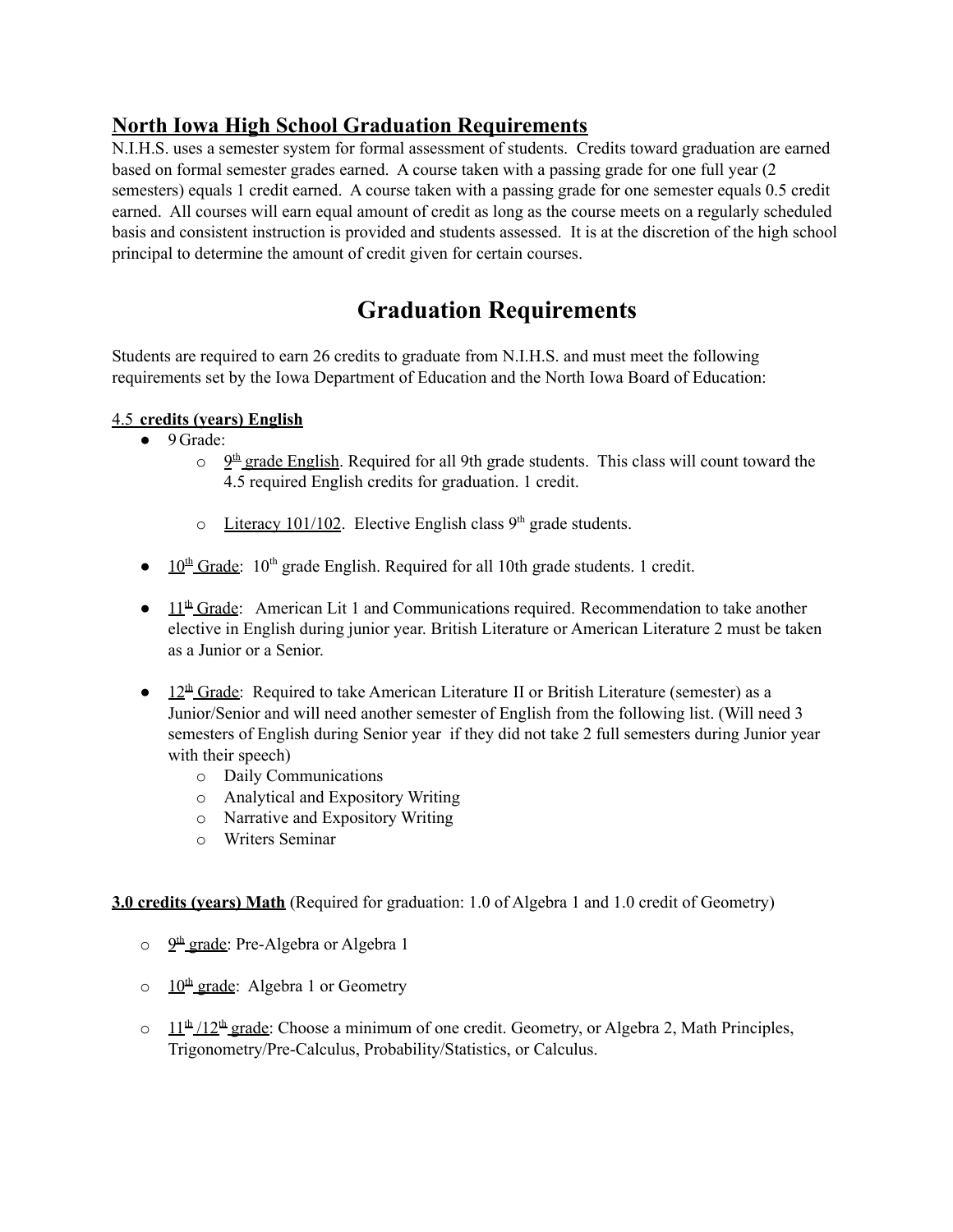#### **3.0 credits (years) Science.**

- o  $2<sup>th</sup>$  grade: Physical Science. Required.
- $\circ$  10<sup>th</sup> grade: Biology. Required.
- $\circ$  11<sup>th</sup>/12<sup>th</sup> Grade: Choose a minimum of one credit. Chemistry, Physics, Environmental Science, Conceptual Chemistry, Advanced Biology, or Anatomy/Physiology.

#### **3.0 credits (years) Social Sciences**

- o 9th /10<sup>th</sup> grade: Recommended: World Geography
- $\circ$  11<sup>th</sup> grade: American History. Required.
- $\circ$  12<sup>th</sup> grade: Government. Required.
- o Other elective Social Sciences classes: Economics, Sociology, World History, Recent US History, or World Affairs.

#### **2.0credits of Physical Education and .5 credit Health**

- o 1/2credit per year PE. Required.
- o 1/2 credit Health during 9<sup>th</sup> grade year. Required.

#### 1.0 **credit fine arts (band, chorus, or art) . Any combination of the following:**

- o Band (1/2 credit per semester)
- o Chorus (1/2 credit per semester)
- o Art (1/2 credit per semester)

#### **0.5 credit of Personal Finance (Senior Year)**

#### **8.5 credits of elective.**

All students are required to complete CPR before graduation.

#### **No academic credit is given for driver's education or extra-curricular activities.**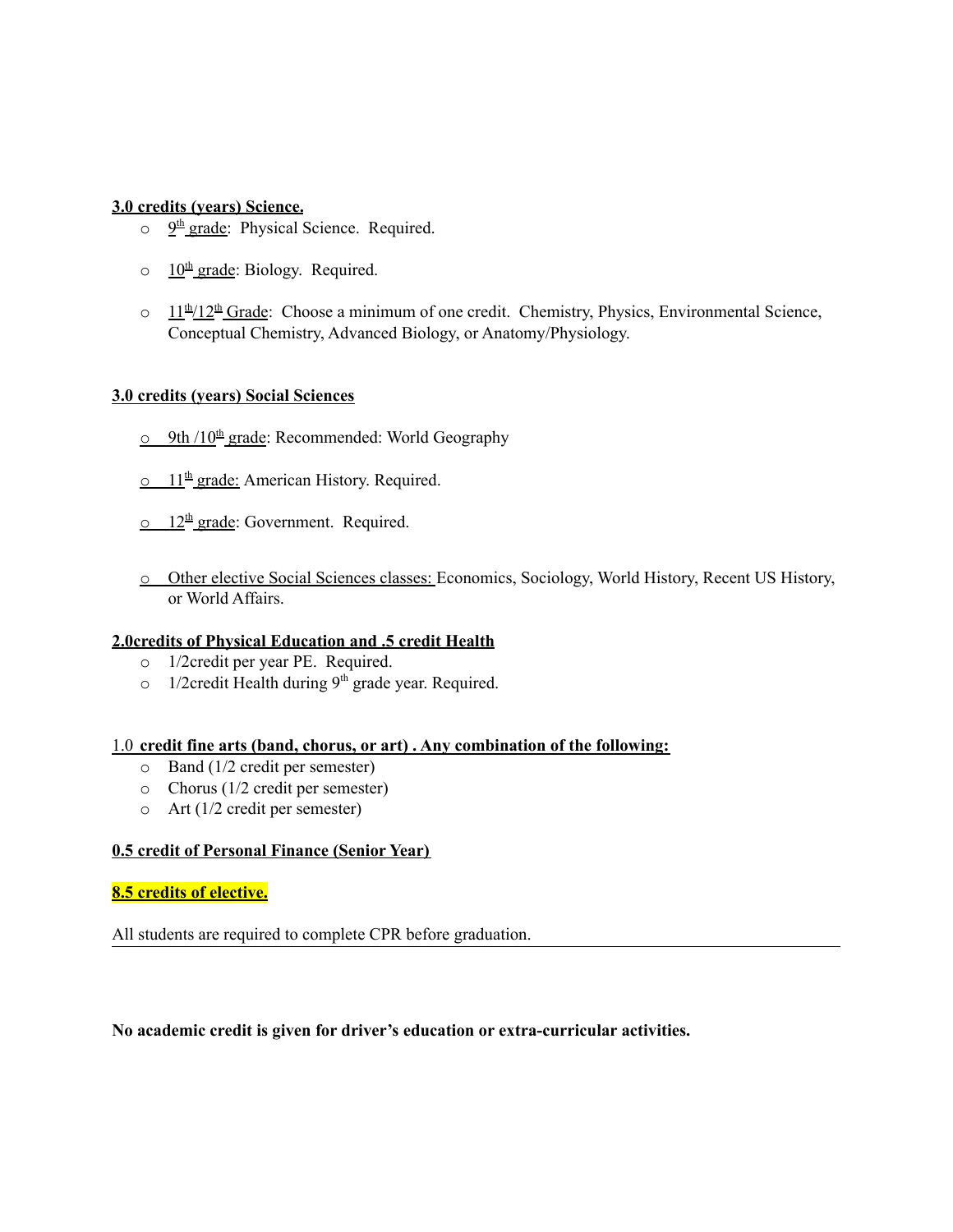### **FINE ARTS** *(1.0 credit required for graduation)*

**Visual Arts Art 1** Prerequisite: None Course Number: 1 Semester: 1 Grade Level: 9-12 Credit: 0.5

Course Description: This course is for students in grades 9-12. In this course we will learn to work in all the major media of art. These include: drawing, sculpture, watercolor and acrylic painting, and pottery. You will learn techniques and how to create works of art using all available materials. Completion of this course will prepare you to take more advanced art courses.

| Art 2             | Prerequisite: Art 1 |
|-------------------|---------------------|
| Course Number: 2  | Semesters: 1        |
| Grade Level: 9-12 | Credit: $0.5$       |

Course Description: In Art I students were introduced to the major media of art and learned the basics and achieved basic skill levels to be successful as an artist. In Art II the student will pick an area to specialize in and learn mastery of an area of art. By spending a whole semester learning the craft of art, the student will have the time and get experience to be successful as an artist. By successfully completing this course; the student will be prepared for more advanced art courses at North Iowa  $\&$  also introductory college level art studio courses.

| Pottery & Sculpture & Multi Media | Prerequisite: Art $1 & 2$ |
|-----------------------------------|---------------------------|
| Course Number: 3                  | Semesters: 1              |
| Grade Level: 10-12                | Credit: $0.5$             |

Course Description: This is an advanced level art class at North Iowa High School. In this class we will explore all aspects of three- dimensional art and other art forms. Students will learn by individualized instruction to meet their art learning needs. The students will construct sculptures using all available materials. We also will be working with pottery. The students will successfully learn how to throw on the wheel and hand build pottery. Students will be actively engaged in all aspects of pottery; including preparation, firing, glazing, and glaze firing of the kiln. At the conclusion of this course, all students will be prepared to successfully complete college level pottery  $\&$  sculpture studio classes.

| Drawing/Painting   | Prerequisite: Art $1 & 2$ |
|--------------------|---------------------------|
| Course Number: 4   | Semesters: 1              |
| Grade Level: 10-12 | Credit: $0.5$             |

Course Description: This is an advanced level art class at North Iowa High School. In this class we will learn advanced level drawing and painting techniques. Students will learn by individualized instruction to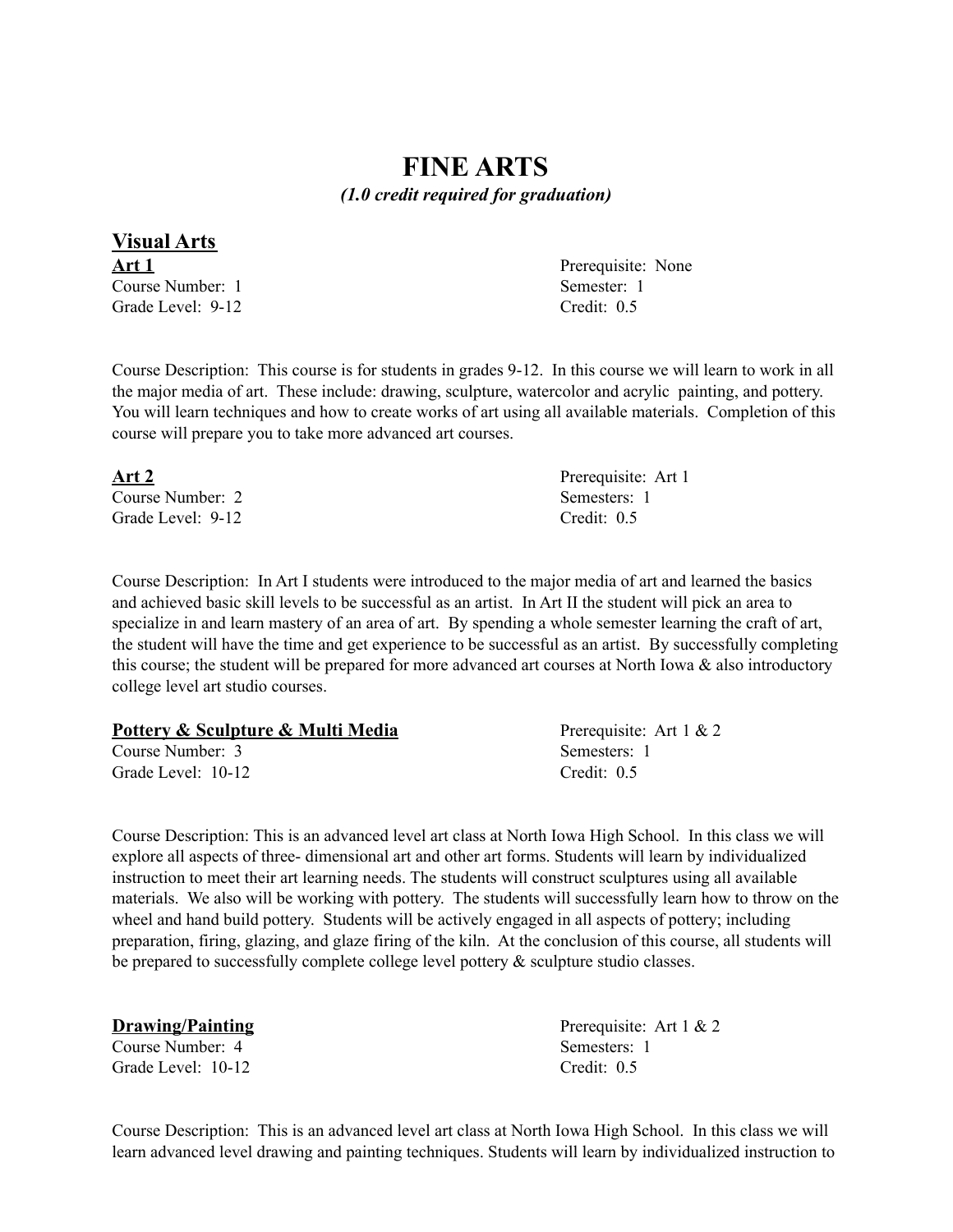meet their art learning needs. All available forms of drawing and painting will be used including: pencil, pastels, watercolor, acrylic, and oil painting. At the conclusion of this course, all students will be prepared to successfully complete college level drawing, painting, and design studio classes

**Art Portfolio 1 & 2** Prerequisite: Art 1 & 2 Course Number: 5 Semesters: 1 Grade Level: 11-12 Credit: 0.5

Course Description: Art Portfolio I is a course designed for the highly motivated student/artist. This is a course for students who have completed other advanced art courses and wish to further develop their artistic abilities. In this course the artist uses all available materials and creates works of art. Most assignments are student chosen with direction from the teacher. This class will prepare the student for art careers and art courses at the college level. Prior permission from the teacher must be given to register for this course. Art Portfolio II is another version of this class for an extra semester of art credit at North Iowa High School. Prior permission from the teacher must be given before registering for this course.

Course Number:8 Semesters: 1or 2 Grade Level: 12 Credit: 0.5

**College Prep Studio Art** Prerequisite: completion of all NIHS studio art courses

Course Description:

This course is formatted to meet the college preparation needs of a student wanting to continue their artistic education at the post- secondary level. The student will choose the studio art media they wish to concentrate on. Examples include: drawing, design, painting, sculpture, & pottery. Students must maintain a sketch book, and consult with the instructor on all aspects of their artwork. Students will be expected to read and write about art, artists, and art history/appreciation. Through this coursework the student will be expected to challenge themselves to become proficient enough with their art that will be accepted into college level art courses and be successful doing their art at the post –secondary level.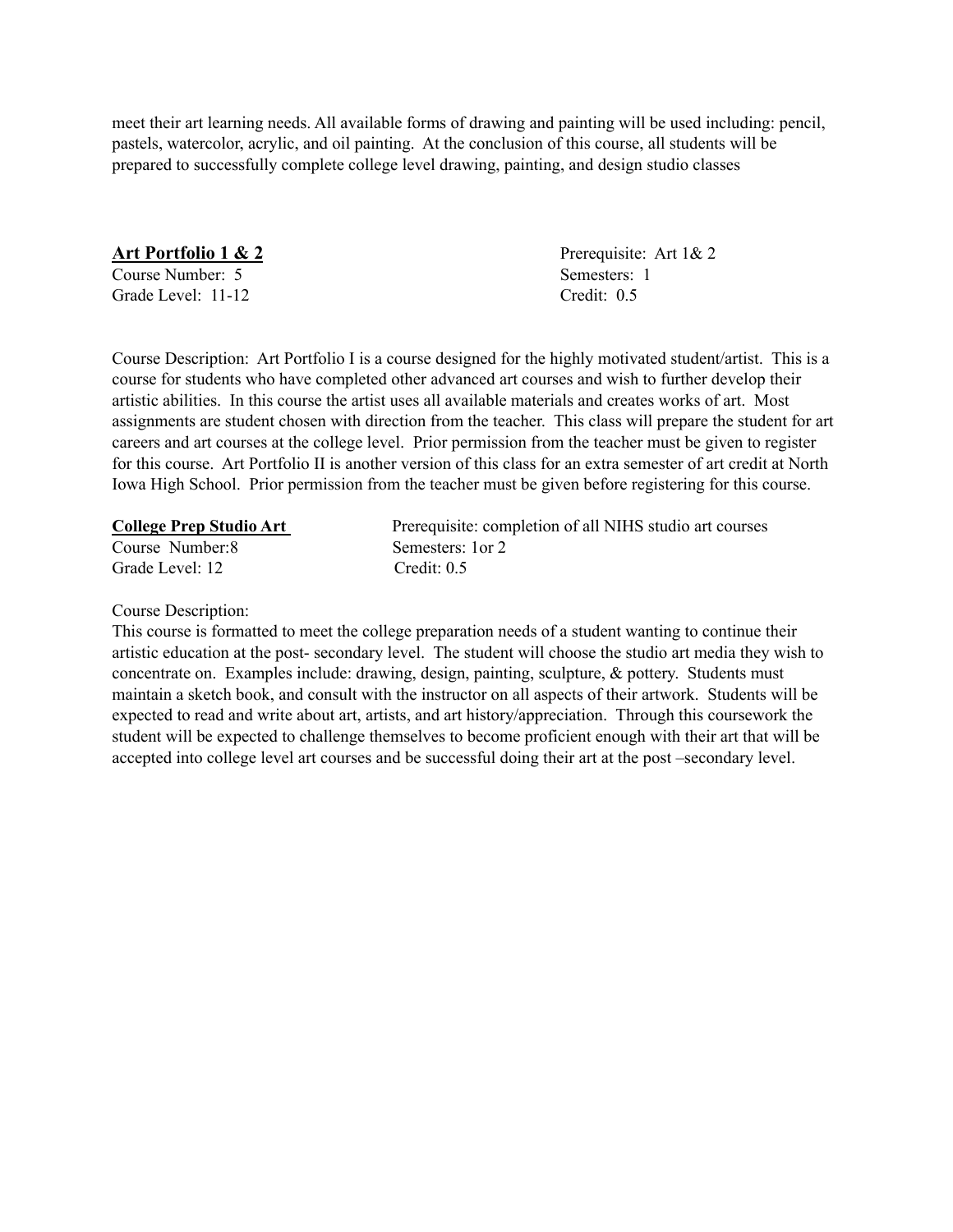### **MUSIC**

Course Number: 11 Semesters: 2 Grade Levels: 9-12 Credit: 1

Band involves the learning and development of knowledge on various aspects of instrumental music including: good tone, symphonic blend, rhythm, and much more. Band is performance based, so outside school performances are a major part of the grade. Marching and concert band are required of all band students. Those who desire extra instrumental opportunities can join the jazz band or participate in solo and ensemble groups.

Course Number: 12 Semesters: 2 Grade Level: 9-12 Credit: 1

Course Description: Chorus involves learning the fundamentals of good singing, such as correct posture, breathing techniques, intonation and choral blend. Concert performances are a major aspect of the course. A large portion of class time is spent rehearsing 4-part (SATB) music. Extra opportunities are available for students who desire additional musical experiences such as Swing Choir, All-State Auditions, Choral Festival, the spring musical and Small Group Contest.

### **LANGUAGE ARTS**

*(4.5 credits of English required for graduation) (must take at least 0.5 English credits during Senior year)*

### **ENGLISH**

**Literacy 101** *(1 semester each)* Prerequisite: None Course Number: 19 Semesters: 1 Grade Level: 9<sup>th</sup> grade

This one semester elective is designed to further a student's knowledge of vocabulary skills and reading comprehension through short stories and novels at the 9<sup>th</sup> grade level. Independent reading for 30 minutes each night is a requirement for this class.

**Chorus** Prerequisite: None

**Band** Prerequisite: Middle School Band

Credits: 0.5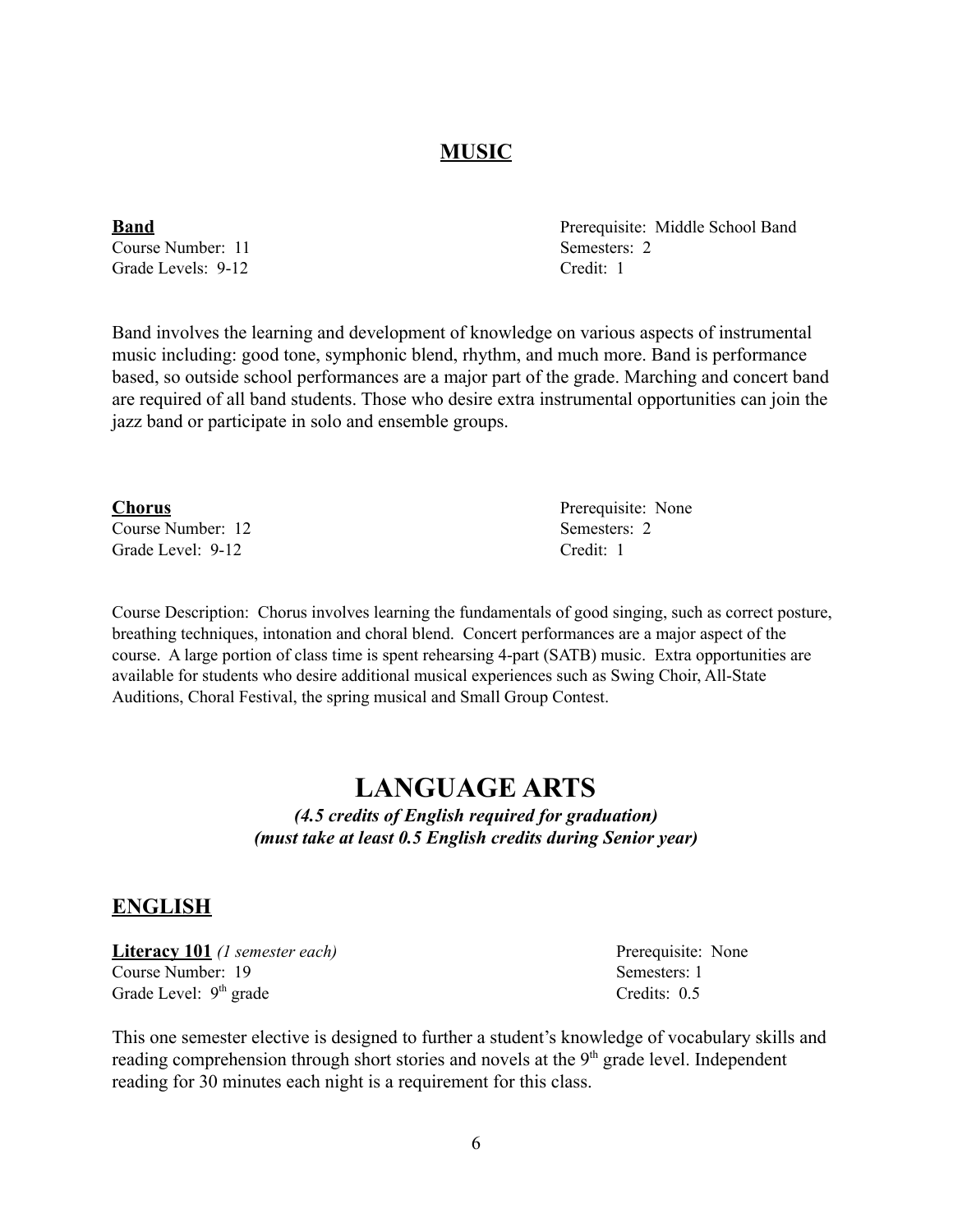**Literacy 102** *(1 semester each)* Prerequisite: Literacy 101 Course Number: 20 Semesters: 1 Grade Level: 9

This one semester elective continues the skill work of Literacy 101 in vocabulary, comprehension, and inferencing. Several novels are studied together in class. Fluency is also addressed through reader's theater activities for outside of class audiences. Independent reading for 30 minutes each night is a requirement for this class.

**English 9** *(required both semesters for Freshmen)* Prerequisite: None Course Number: 22 Semesters: 2 Grade Level: 9<sup>th</sup> grade

Course Description: A required course designed to investigate and respond to various genres of literature including short stories, plays including Romeo & Juliet, poetry, and non-fictional essays. Oral presentations and an acting opportunity will center around the literature explored in class.

| <b>English 10</b> (required both semesters for Sophomores) | Prerequisite: Prefer Eng. 9 |
|------------------------------------------------------------|-----------------------------|
| Course Number: 23                                          | Semesters: 2                |
| Grade Level: $10th$ grade                                  | Credits: 1                  |

Course Description: This two-semester course develops the English communication skills necessary for high school, college, and the world of work. The study of Literature is highlighted, including the reading of *To Kill a Mockingbird* and a Shakespearean play. With an emphasis on writing with evidence and responding to various texts and sources, this class also contains instruction in writing, including a review of grammar. Paragraph writing will be extended to multi-paragraph papers, including a research paper. This is a required course.

| <b>American Literature</b> (required 1 semester for Juniors) | Prerequisite: English $9 & 10$ |
|--------------------------------------------------------------|--------------------------------|
| Course Number: 31                                            | Semesters: 1                   |
| Grade Level: 11                                              | Credits: $0.5$                 |

Course Description: This one semester required course will integrate the 6 trait reading and writing skills while studying our American culture and heritage. Students will link their American History knowledge with our American writers of the time. Writing assignments will include comparative  $\&$  persuasive essays inspired by the reading/viewing done for class. Arthur Miller's The Crucible will be included in our studies.

Credits:  $0.5$ 

 $C$ redits: 1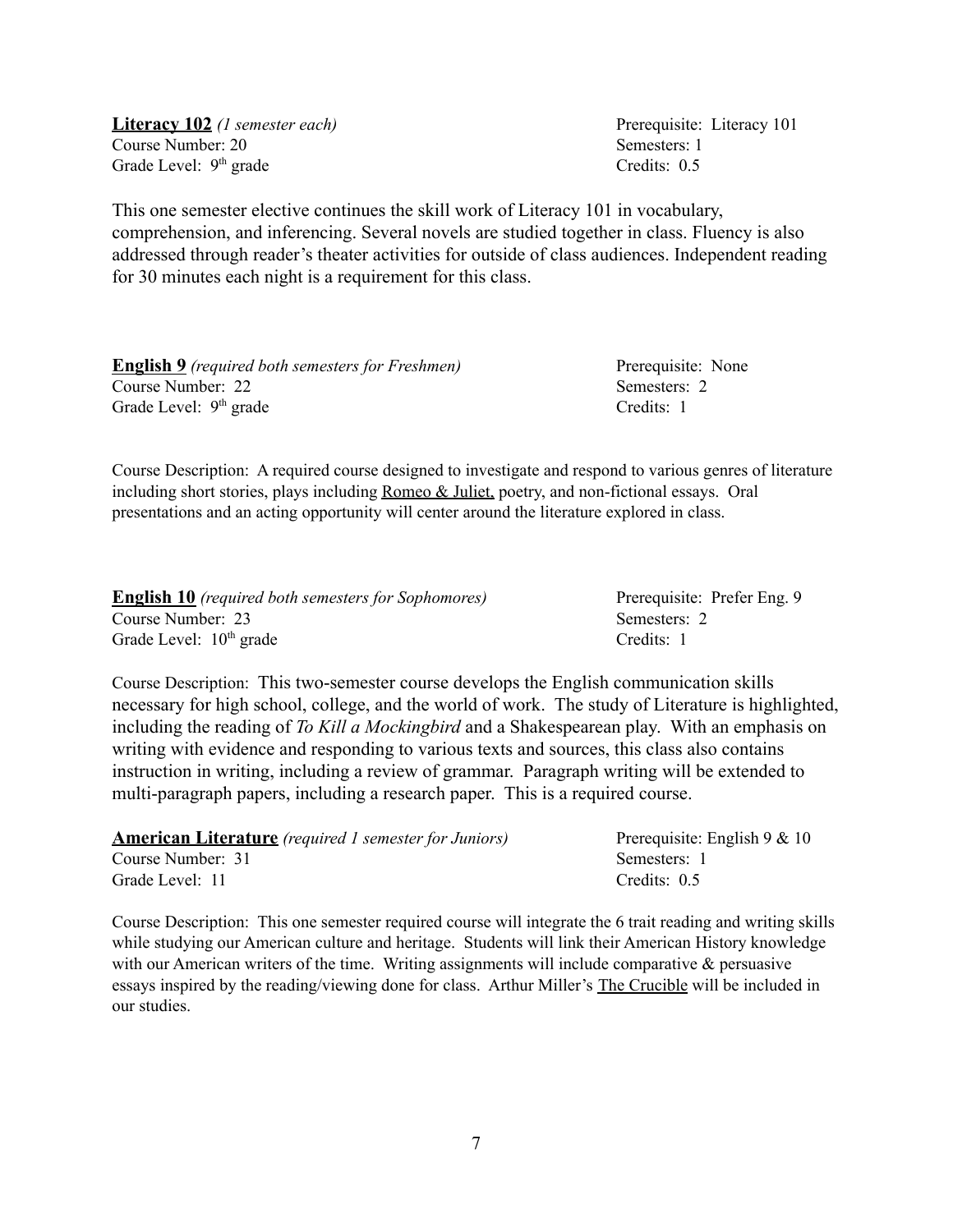#### **British Literature Premiers 2008 Presenting Presenting Prerequisite: English 9 & 10**

**Course Number: 27** Semesters: 1 Grade Level: 11-12 Credits: 0.5

Course Description: This one semester course will explore a variety of genres by moving through the various time periods in English literature: Old-English, Medieval, Renaissance, Romantic, Victorian, Modern, and Post-Modern. This course will emphasize reading standards including citing textual evidence, analyzing multiple interpretations of a work to evaluate how each version interprets the text, as well as determining the literal and figurative meanings of words. A semester project includes the completion of a classic novel by a British author.

| Course Number: 21 | Semesters: 1                                                                                         |  |
|-------------------|------------------------------------------------------------------------------------------------------|--|
| Grade Level: 11   | Credits: $0.5$                                                                                       |  |
|                   | Course December on This are consected permeabed course in decisional to make students confident in a |  |

Course Description: This one semester required course is designed to make students confident in a variety of speaking situations and expand their knowledge of the way each person communicates.

| <b>Narrative and Expository Writing (1 semester)</b> | Prerequisite: English $9 & 10$ |
|------------------------------------------------------|--------------------------------|
| Course Number: 25                                    | Semesters: 1                   |
| Grade Level: 11-12                                   | Credits: $0.5$                 |

In this one semester course, students will write and study both fiction and nonfiction texts. Writers may continue a school newspaper and may explore other forms of informative writing. They will also examine a variety of texts with an eye toward analysis that responds thoughtfully, incorporating evidence to support interpretations of the texts themselves, including how they contribute to a given genre or textual form. Potential course texts will be chosen based on the interests of the students in the class.

**Writers' Seminar** *(1 semester)* Prerequisite: English 9 & 10 **Course Number: 29 Semesters: 1** Grade Level: 11-12 Credits: 0.5

Course Description: In this semester course, students will have the opportunity to explore a variety of writing topics and formats, including descriptive writing, a character sketch, play, short story, & poetry. The memoir Night will be read in preparation to the writing their own memoir.

**Communications** *(required 1 semester for Juniors)* Prerequisite: English 9 & 10<br>Course Number: 21<br>Semesters: 1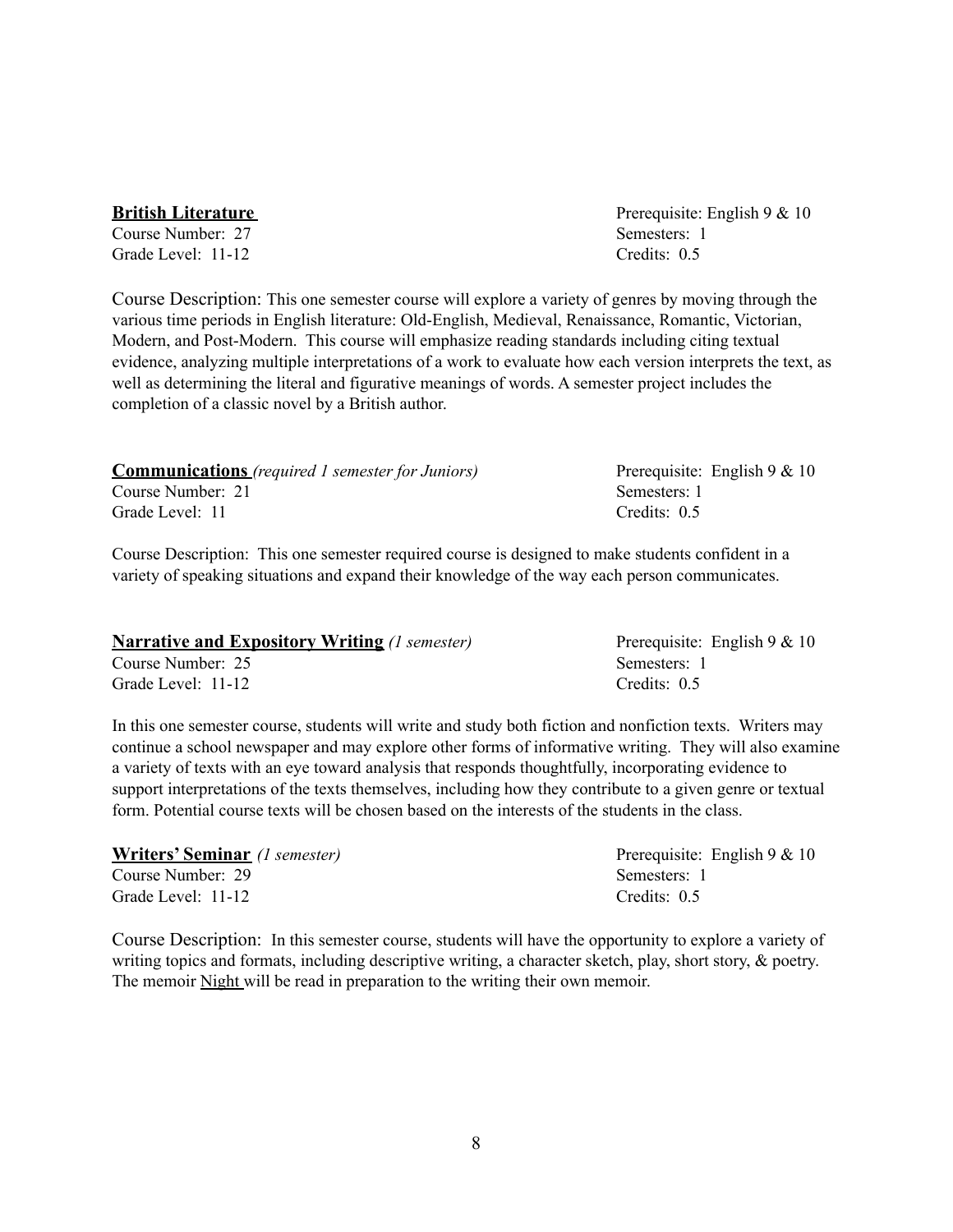### **Daily Communication Skills-2<sup>nd</sup> Semester** *(1 semester)* Prerequisite: English 9 & 10

Course Number: 30 Semesters: 1 Grade Level: 11-12 Credits: 0.5

Course Description: This semester course is designed to help students with the basic writing skills needed in everyday life. Studies of newspapers, magazines, radio and television will be included. Focus will be on career exploration, resume writing, job applications, letter writing, as well as grammar, spelling, & usage. Job shadowing will be offered. A field trip to local broadcast media locations will wrap up the year.

| <b>American Literature II</b> (1 semester) | Prerequisite: Eng 9&10, Am Lit |
|--------------------------------------------|--------------------------------|
| Course Number: 32                          | Semesters: 1                   |
| Grade Level: 12 grade only. Required.      | Credits: $0.5$                 |

Course Description: This semester course will continue the study of American culture and authors. Selections to be studied will include Huck Finn, The Great Gatsby, and a variety of classic short stories, personal narratives, and poetry. A final persuasive paper will be written. A Civil War project may also be included.

| <b>Analytical and Expository Writing (1 semester)</b> | Prerequisite: English 9& 10 |
|-------------------------------------------------------|-----------------------------|
| Grade Level: 11-12                                    | Semesters: 1                |
| Course Number: 33                                     | Credits: $0.5$              |

Course Description: In this one semester course, students will write to inform and analyze in a variety of ways. Writers will create a school newspaper as well as explore other forms of informative writing. They will also examine a variety of texts with an eye toward analysis that responds thoughtfully, incorporating evidence to support interpretations of the texts themselves, including how they contribute to a given genre or textual form. Potential course texts will be chosen based on the interests of the students in the class.

#### **FOREIGN LANGUAGE**

Course Number: 35 Semesters: 2 Grade Level: 9-12 Credit: 1.0

Course Description: During the first level of language study, students acquire the fundamental vocabulary and grammar skill to understand and speak the language. Topics are introduced which will enable students to talk and write about themselves and their world. Reading, writing, and conversation will center on everyday life situations, school, food, and will be enriched by study of diverse cultures.

**Spanish 1** Prerequisite: None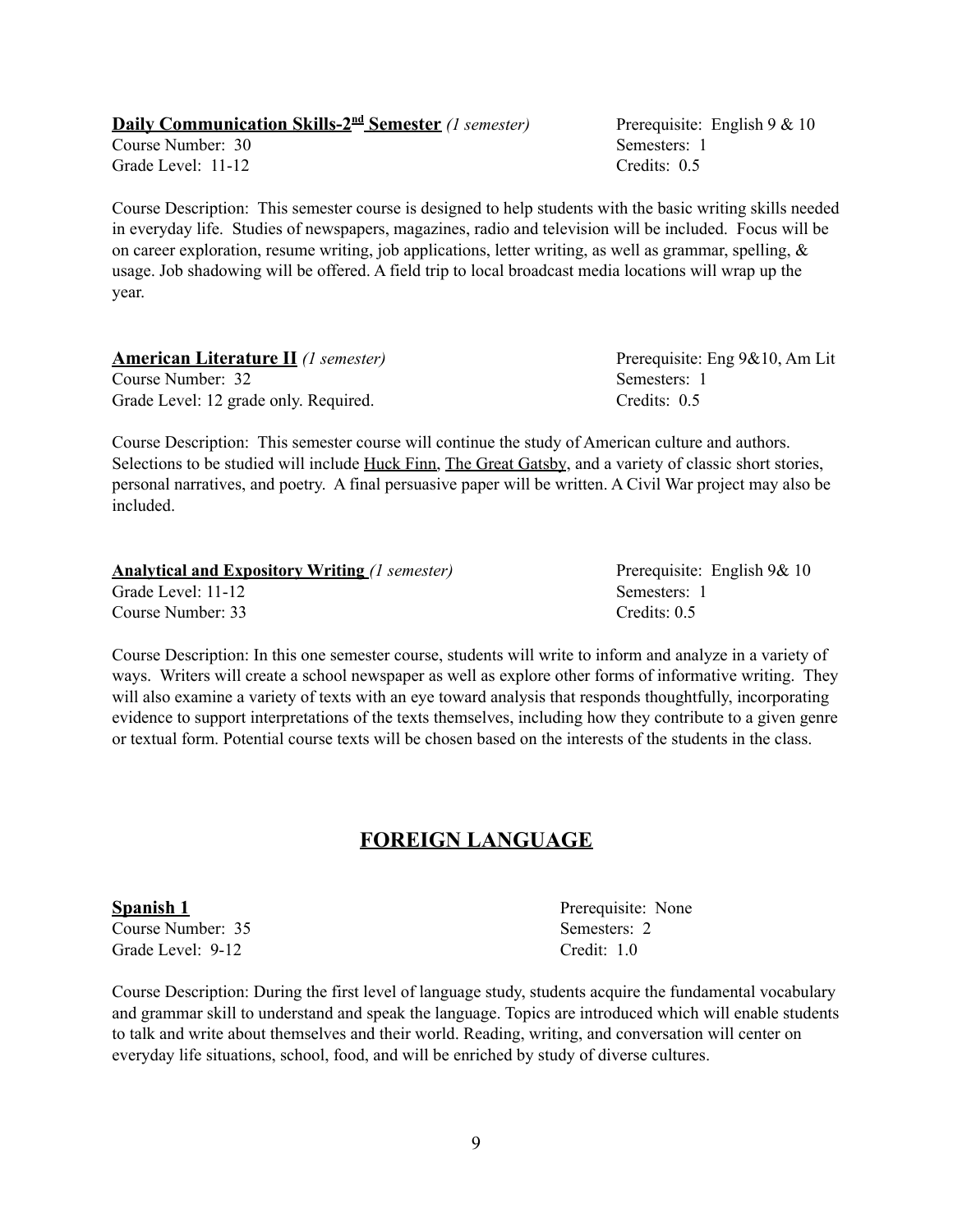10

Course Number: 36 Semesters: 2 Grade Level: 10-12 Credit: 1.0

Course Description: Students continue building on the foundation of vocabulary, grammar structure, and cultural information from Spanish I, increasing the use and comprehension of Spanish. This will increase the students ability in speaking in present tense, while adding past tense. There will be a continued and increased focused on writing and listening used throughout the class.

| <b>Spanish 3</b>                             | Prerequisites: Spanish 2 |  |
|----------------------------------------------|--------------------------|--|
| Course Number: 37                            | Semesters: 2             |  |
| Grade Level: 11-12 (or by special placement) | Credit: $1.0$            |  |

Course Description: A one-year course designed to expand the students' knowledge of Spanish vocabulary and grammar and to polish listening and speaking skills. This class will also look deeper into Spanish speaking countries cultures and the news that surround them. There is emphasis on polishing previous skills and widening student capabilities with Spanish through reading/research and discussion/writing about Hispanic culture, history, and literature through research, writing, and discussion.

| <b>Spanish 4</b>                             | Prerequisites: Spanish 3 |
|----------------------------------------------|--------------------------|
| Course Number: 38                            | Semesters: 2             |
| Grade Level: 11-12 (or by special placement) | Credit: 1.0              |

Course Description: A one-year course designed for students serious about being proficient in Spanish. It will emphasize more on concentrated conversation about daily life and special scenarios. This class will have a focus on describing one's future and goals. This class will also have a continued emphasis on listening and speaking in Spanish.

**Spanish 2** Prerequisite: Spanish 1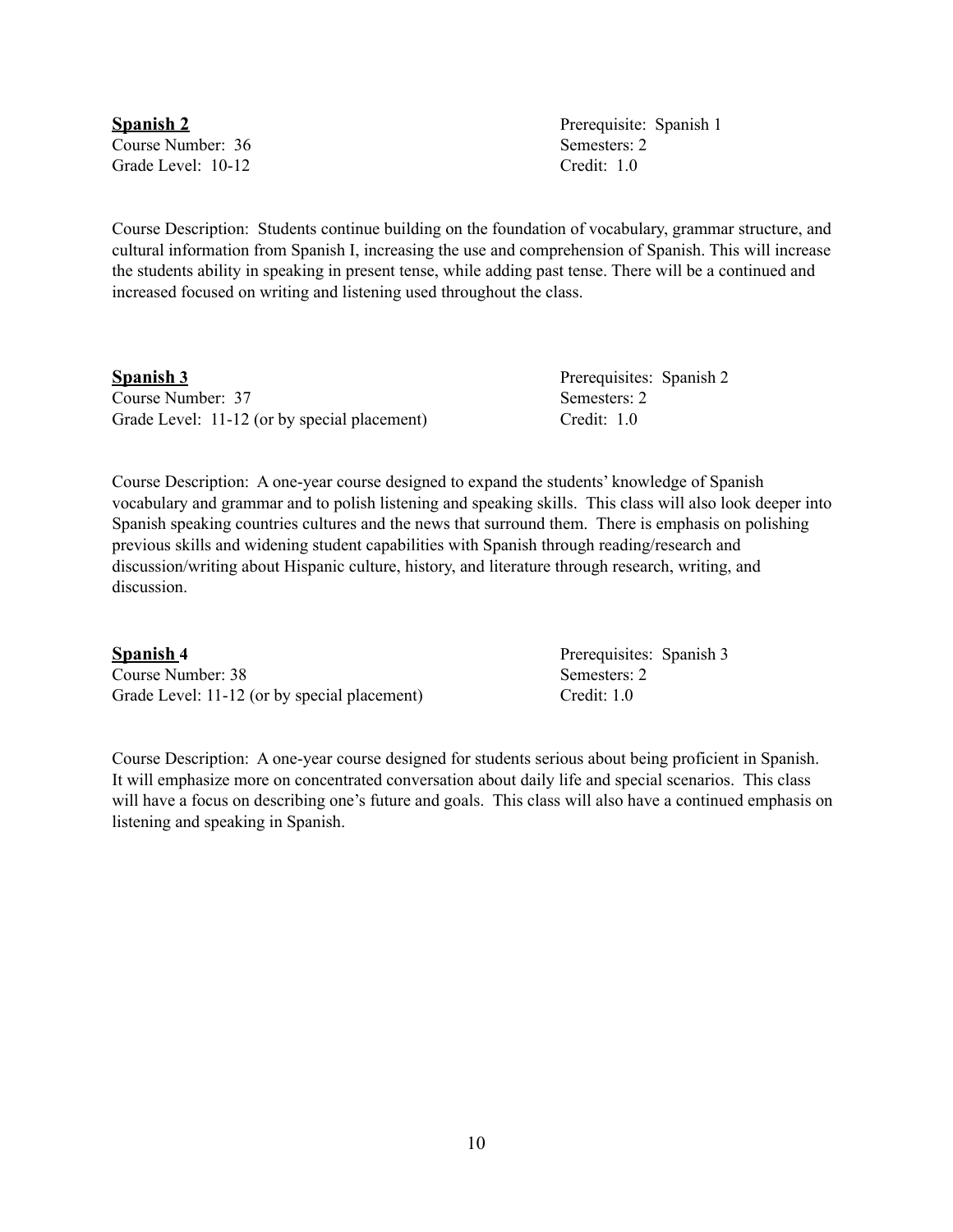### **MATHEMATICS**

*All students required to have one credit of Algebra and one credit of Geometry for graduation)*

Course Number: 42 Semesters: 2 Grade Level: 9-12 Credit: 1.0

Course Description: This course is designed for students who do not feel ready for Algebra I. We will be using a curriculum called Transition to Algebra, which is a support class to prepare for Algebra I. Students will investigate algebraic logic through puzzles that connect to and extend algebra course topics. They will learn tools and strategies that help make algebra make sense. We will also work on mental math strategies, hands-on exploration, and mathematical discussions.

| <b>Algebra 1</b> (Required) | Prerequisite: None |
|-----------------------------|--------------------|
| Course Number: 44           | Semesters: 2       |
| Grade Level: 9-12           | Credit: 1.0        |

Course Description: Algebra I is the first math course of the college sequence. The course consists of a basic study of the laws and properties of algebra related to simplifying algebraic and numerical expressions. Solving algebraic equations is done routinely, with an emphasis on problem solving and showing work.

| <b>Geometry</b> (Required) | Prerequisite: Algebra I |
|----------------------------|-------------------------|
| Course Number: 46          | Semesters: 2            |
| Grade Level: 10-12         | Credit: $1.0$           |

Course Description: Basic undefined terms, definitions, postulates, and theorems will be used as building blocks in logical sequence to progressively develop geometric concepts. Emphasis will be placed on the role played by inductive and deductive reasoning in geometric proofs as well as logical reasoning. At appropriate intervals, three-dimensional analogies of plane geometry concepts will be incorporated. Algebra will be used as a tool to assist us in many problem-solving situations. In addition to learning geometric concepts, improving thinking skills is an important objective of this course.

**Pre-Algebra** Pre-Algebra **Pre-Algebra** Prerequisite: None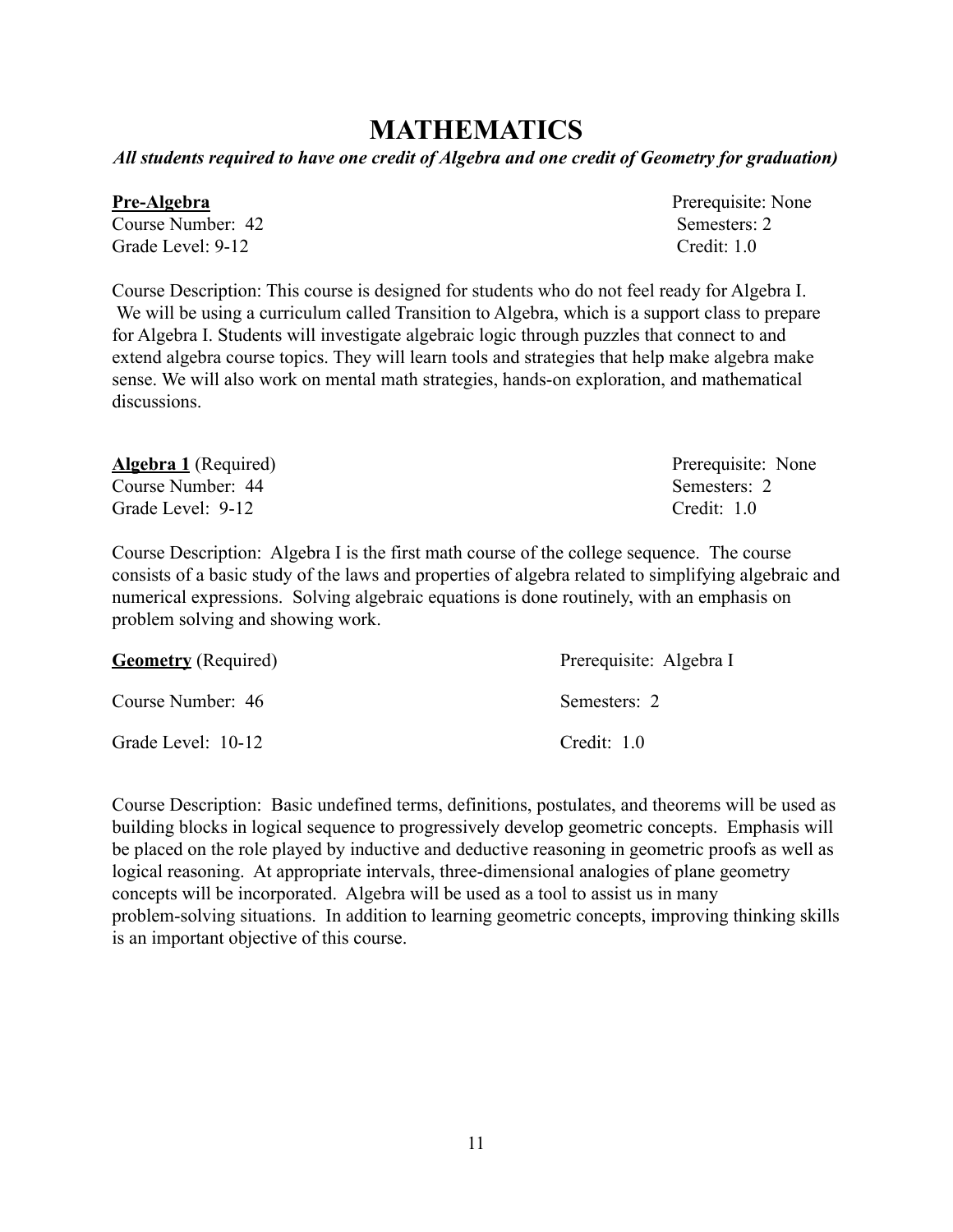**Algebra 2** Prerequisite: Algebra I and

Geometry Course Number: 45 Semesters: 2 Grade Level: 11-12 Credit: 1.0

Course Description: This is a comprehensive review and expansion of Algebra I. It introduces topics beyond first year algebra, and refines skills needed for practical problem solving. Also, the course is intended to prepare students for the advanced math courses that follow. The use of graphing calculators and other appropriate technology are greatly expanded and utilized.

| <b>Math Principles</b> | Prerequisite: Algebra I & Geometry |
|------------------------|------------------------------------|
| Course Number: 43      | Semesters: 2                       |
| Grade Level: 11-12     | Credit: $1.0$                      |

Course Description: This class is for students taking their last year of math as a junior or senior if they don't want to take Algebra II or Trigonometry. The class will start with the fundamentals of math necessary to be successful on the basics for the required standards and benchmarks for high school math. Those will include a good review of Algebra I to improve those skills. Then the class will expand to other math topics including, Geometry, Probability, Statistics, Graphing and possibly financial math. This class will give an introduction to the above topics. It is not designed to replace any of the other math offerings, but will not be as intense as a college bound Algebra II or Trigonometry.

| <b>Trigonometry</b> (first semester) | Prerequisite: Algebra I & II and Geometry |
|--------------------------------------|-------------------------------------------|
| Course Number: 47                    | Semesters: 1 (1st semester)               |
| Grade Level: 11-12                   | Credit: $0.5$                             |

Course Description: The six Trig functions of an angle are introduced in a general sense using the Cartesian coordinate system. Almost simultaneously, these functions are related to the arts of a right triangle. Practical applications are visualized very soon after the theory has been developed. Graphing is used extensively to display the variations and the ranges of the six Trig functions. The student should develop skills in proving finding trigonometric functions, radian measures, graphs of trigonometric functions, and trigonometric identities. Each chapter contains numerous practical applications to help hold the students' interest. Scientific calculators will be used.

| <b>Pre-Calculus</b> (second semester 2021-22) Prerequisite: $\angle$ |  |
|----------------------------------------------------------------------|--|
| Course Number: 48                                                    |  |
| Grade Level: 11-12                                                   |  |

**Pre-Calculus** I & II, Geom, and Trig Semesters:  $1 (2<sup>nd</sup> semester)$ Credit:  $0.5$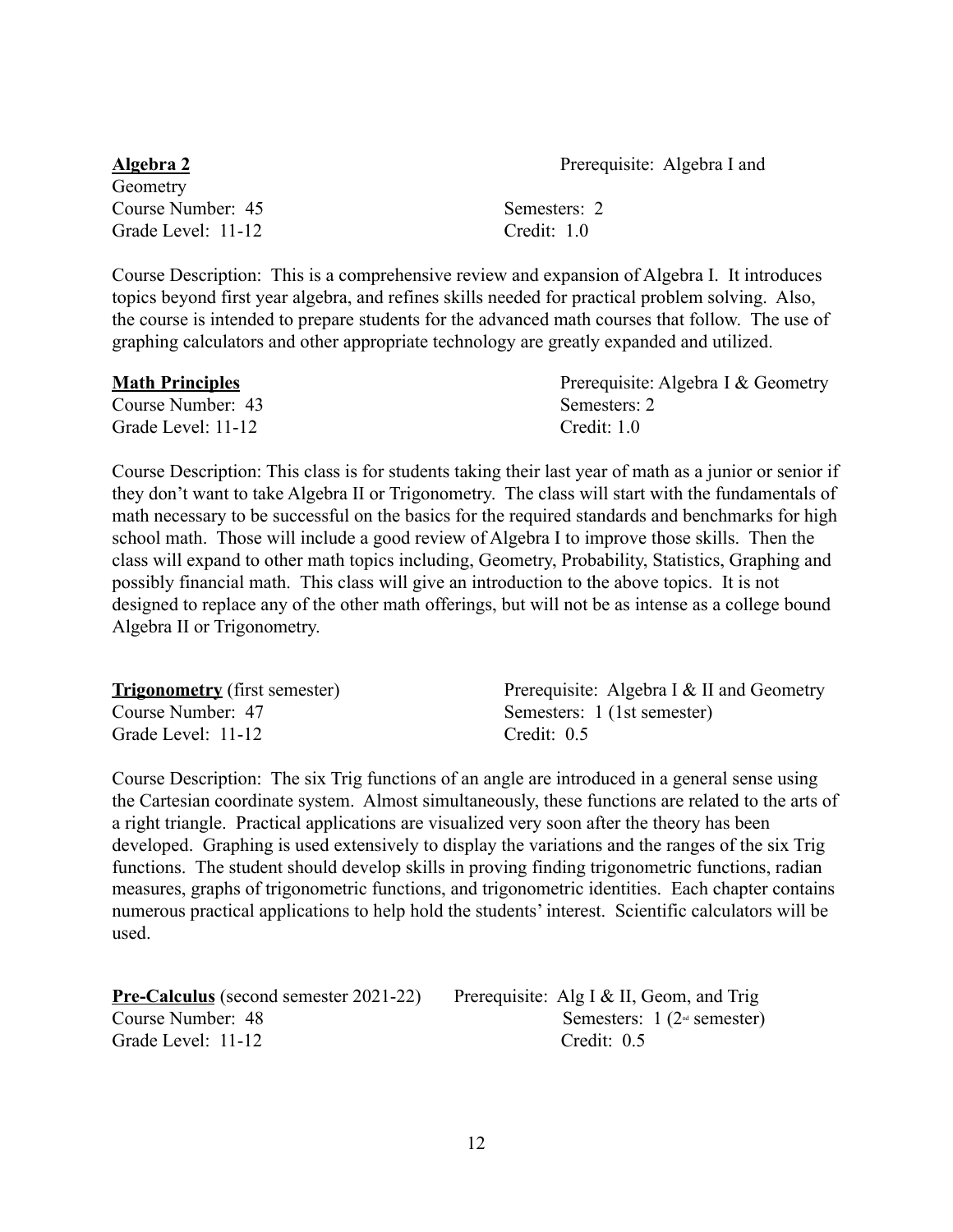Course Description: This course is aimed at students who want to expand their mathematics capabilities and to prepare those students for taking Calculus. A comprehensive review of algebra, geometry, and trigonometry will be covered, and various topics expanded on. More emphasis is put on the use of graphing calculators. During the last unit, students will learn and practice fundamental concepts of calculus such as limit, derivatives and integrals. This course fits into our curriculum ideally as a second semester sequel to Trigonometry.

| <b>Probability &amp; Statistics</b> (second semester 2020-2021) | Prerequisite: Algebra I & II and |
|-----------------------------------------------------------------|----------------------------------|
| Geometry                                                        |                                  |
| Course Number: 49                                               | Semesters: 1                     |
| Grade Level: 11-12                                              | Credit: $0.5$                    |

Course Description: The study of likely events and the analysis, interpretation, and presentation of quantitative data. Course topics include basic probability and statistics: discrete probability theory, odds and probabilities, probability trees, populations and samples, frequency tables, measures of central tendency, and presentation of data (including graphs). May also include normal distribution and measures of variability.

### **SCIENCE**

#### *(3.0 credits required for graduation. One credit of General Science and one credit of Biology required)*

| <b>Physical Science</b> (required both semesters for Freshmen) | Prerequisite: None |
|----------------------------------------------------------------|--------------------|
| Course Number: 51                                              | Semesters: 2       |
| Grade Level: 9                                                 | Credits: 1.0       |

Course Description: Physical Science is a required course for all freshmen which reviews the study of matter and energy and their interaction in nature. Students will learn proper lab techniques and procedures while learning basic chemistry and physics concepts.

| <b>Biology</b> (required both semesters for Sophomores) | Prerequisite: Physical Science |
|---------------------------------------------------------|--------------------------------|
| Course Number: 52                                       | Semesters: 2                   |
| Grade Level: 10                                         | Credits: $1.0$                 |

Course Description: Biology is a survey course which reviews many basic concepts of life and environmental science. We will attempt to acquaint students with basic life processes, including the structural and functional aspects of life, as well as look at various Earth processes and ask questions about human impact and sustainability.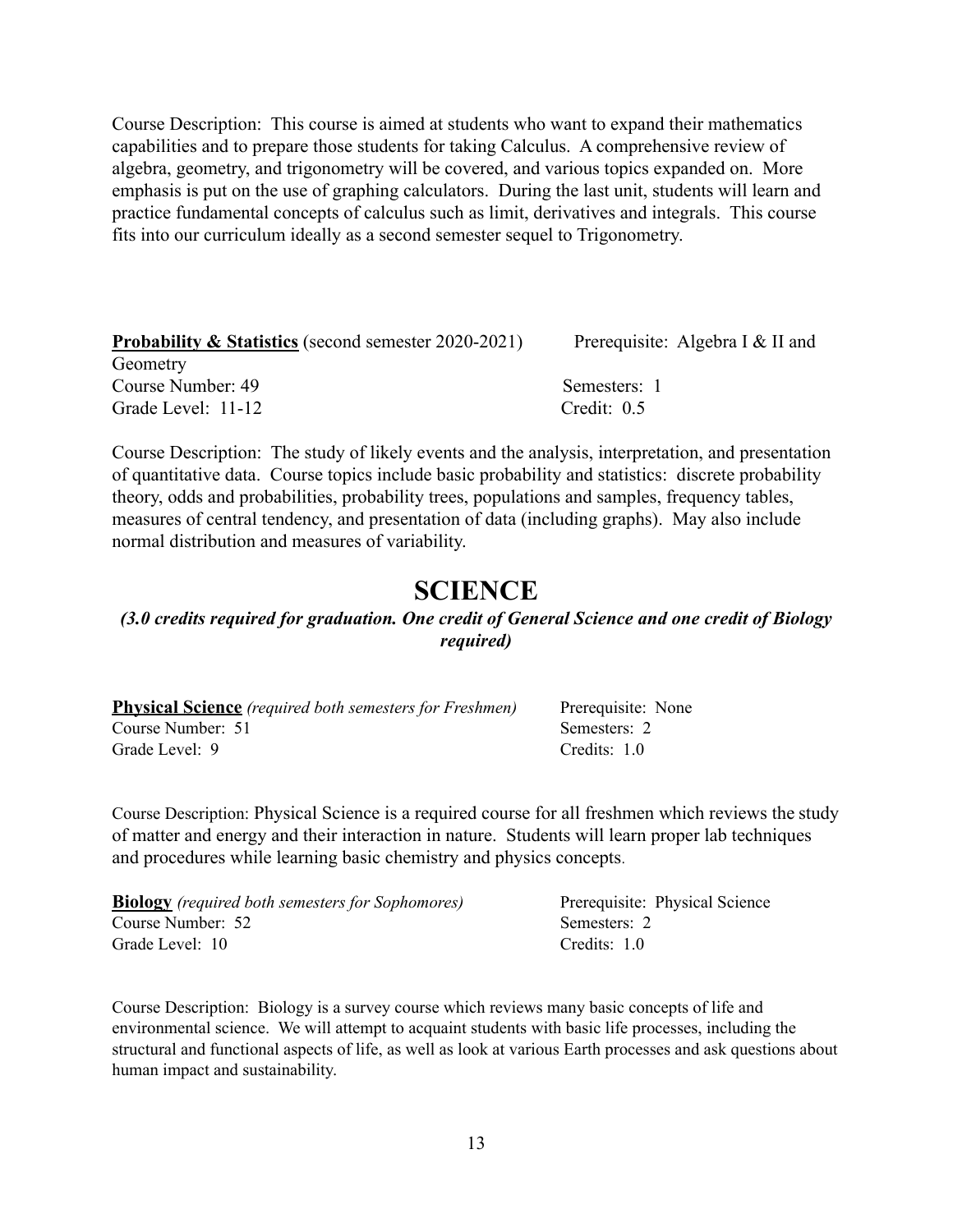Course Number: 57 Semesters: 2

Course Description: General Chemistry is an elective course which explores many concepts of chemistry and matter. Students enrolled in this class need to have taken and passed Physical Science, Biology, and Algebra 1. This class is recommended for students pursuing post-secondary education in a science related field. It is also recommended, but not required, that students have taken or be enrolled in Algebra II.

Course Description: This course is recommended for college bound students. Physics involves the study of the forces and laws of nature affecting matter, such as equilibrium, motion, momentum, and the relationships between matter and energy. It also includes examination of sound, light, and magnetic and electric phenomena.

| <b>Environmental Science</b> (offered 2020-21) | Prerequisite: Phys. Sci & Biology |
|------------------------------------------------|-----------------------------------|
| Course Number: 56                              | Semesters: 2                      |
| Grade Level: 11-12                             | Credit: 1.0                       |

Course Description: Students in this course will study how humans interact with and affect the environment. Topics will include ecosystem, waste, water, air, atmosphere, energy, population growth, and environmental

| Course Description: Conceptual Chemistry explains the basics of Chemistry and how it fits into the     |
|--------------------------------------------------------------------------------------------------------|
| everyday life. It explains the elements, and everyday compounds and how they interact with each other. |
| This course involves lab work.                                                                         |

**Conceptual Chemistry** (offered 2021-22) Prerequisite: Physical Science

Course Number: 53 Semesters: 2 Grade Level: 10-12 Credit: 1.0

**Physics** Prerequisites: Gen Sci & 2 (+) yrs Math Course Number: 58 Semesters: 2 Grade Level: 11-12 Credit: 1.0

**Chemistry** Prerequisites: Phys. Sci & 2 yrs Math Grade Level: 11-12 Credit: 1.0

# decision making.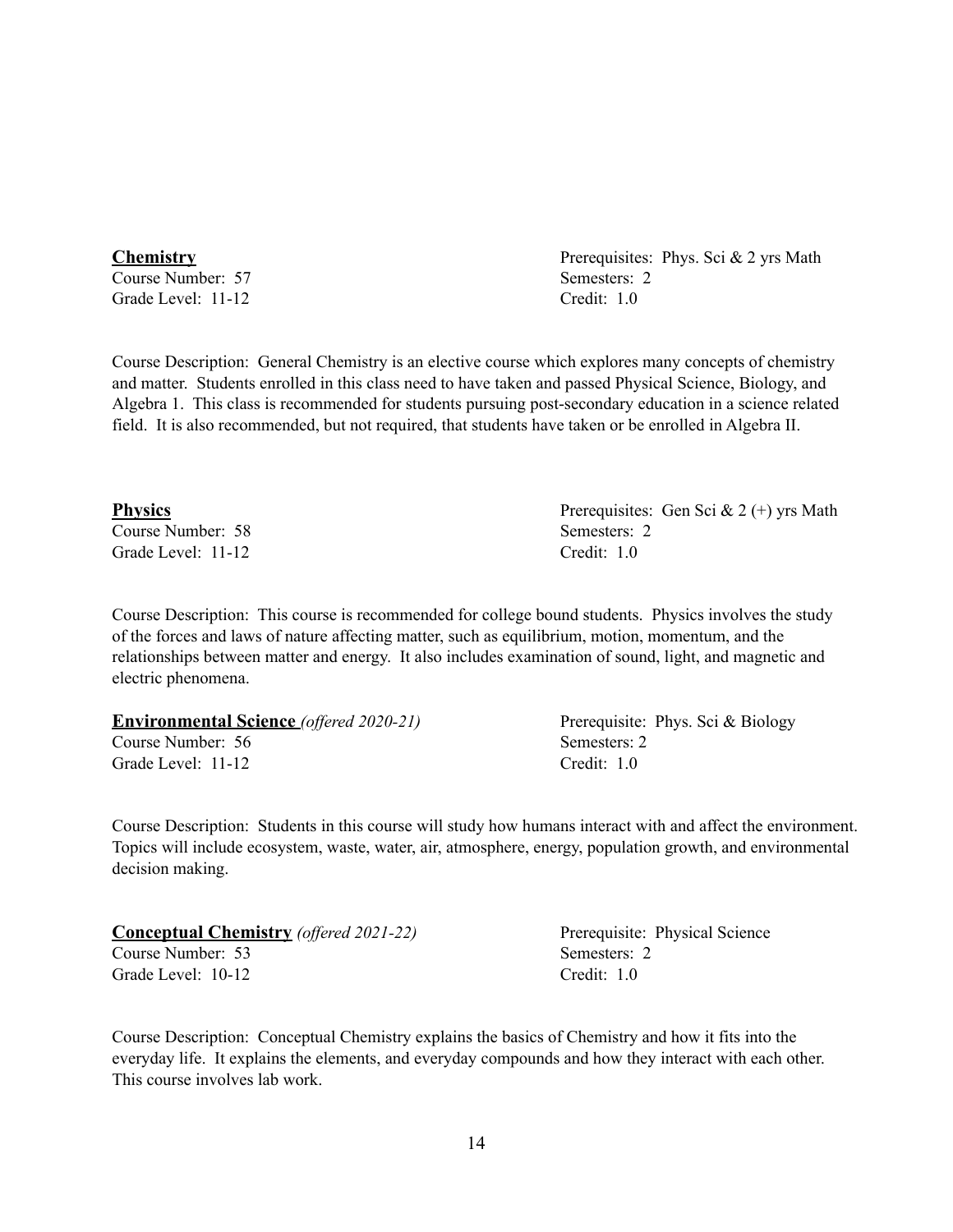Course Number: 55 Semesters: 2 Grade Level: 11-12 Credit: 1.0

**Anatomy/Physiology** (offered 2020-21) Prerequisites: Physical Science & Biology

Course Description: This course is designed for 11th graders or 12th graders who are college bound, particularly in the area of life science. It takes an in-depth look at the human body. Many systems are discussed in the course, looking at the organs, functions and interaction of each. Students will also be dissecting.

### **SOCIAL SCIENCES**

*(3.0 credits required) (American History required junior year and Government required senior year)*

 $Credit: 1.0$ 

#### **World Geography** Prerequisite: None

Course Number: 61 Semesters: 2 Grade Level:  $9-12$  (recommended for  $9<sup>th</sup>$  or  $10<sup>th</sup>$ 

Course Description: In this course we examine the physical, economic, political, and social characteristics of the main cultural regions of the world. Global awareness, interdependence, respect for cultural differences, geography skills, and appreciation of other worlds are emphasized. *This is a recommended class for freshmen.*

| <b>American History (required for Juniors)</b>                                              | Prerequisite: None                                                                               |
|---------------------------------------------------------------------------------------------|--------------------------------------------------------------------------------------------------|
| Course Number: 66                                                                           | Semesters: 2                                                                                     |
| Grade Level: 11                                                                             | Credits: $10$                                                                                    |
|                                                                                             | Course Description: In this course we examine the political, economic, and social history of the |
| United States from the late 1800s through the Civil Rights Movement. Democratic beliefs and |                                                                                                  |
| values, problem-solving skills, and social and political skills are emphasized.             |                                                                                                  |

| <b>Government</b> (required for Seniors) | Prerequisite: None |
|------------------------------------------|--------------------|
| Course Number: 67                        | Semesters: 2       |
| Grade Level: 12                          | Credits: 1.0       |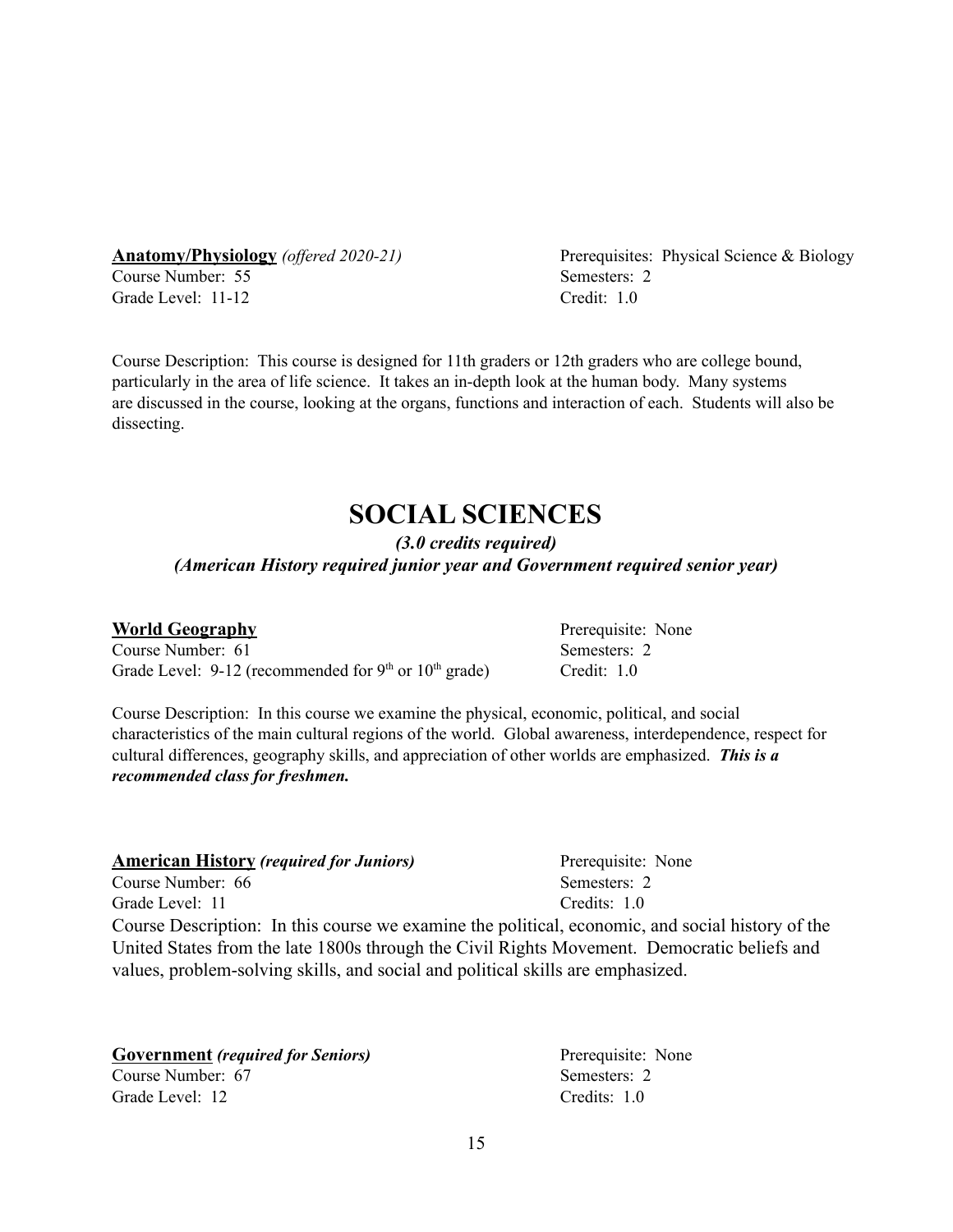Course Description: This course is designed to develop knowledge and an awareness of our government and how we, as citizens, interact and work with our government on local, state and national levels.

**World History** (offered 2020-21) Prerequisite: World Geo. recommended Course Number: 62 Semesters: 2

Grade Level: 10-12 Credit: 1.0

Course Description: This course is designed to develop an awareness of the social, political, economic, and historical events and changes that have occurred over the course of modern times starting with the Renaissance and working through the 20th Century.

#### **Sociology** Prerequisite: None

Course Number: 63 Semesters: 1 Grade Level: 10-12 Credit: 0.5

Course Description: In this course students examine our contact and interaction with people and try to gain a better understanding of ourselves and our relationships with others.

Course Number: 65 Semesters: 1 Grade Level: 10-12 Credit: 0.5

Course Description: In this course we examine the basic principles of economics the characteristics of the basic economic systems, the workings of the American economic system, and the responsibilities and importance of an educated consumer in our society.

**World Affairs** (offered 2021-22) Prerequisite: World Geo or World History Course Number: 64 Semesters: 1 Grade Level: 10-12 Credit: 0.5

Course Description: This course is designed to develop an awareness of the social, political, and historical events and changes that have occurred over the course of the student's lifetime in five specific regions of the world with an emphasis on current events as they happen in those parts of the world.

**Economics** Prerequisite: None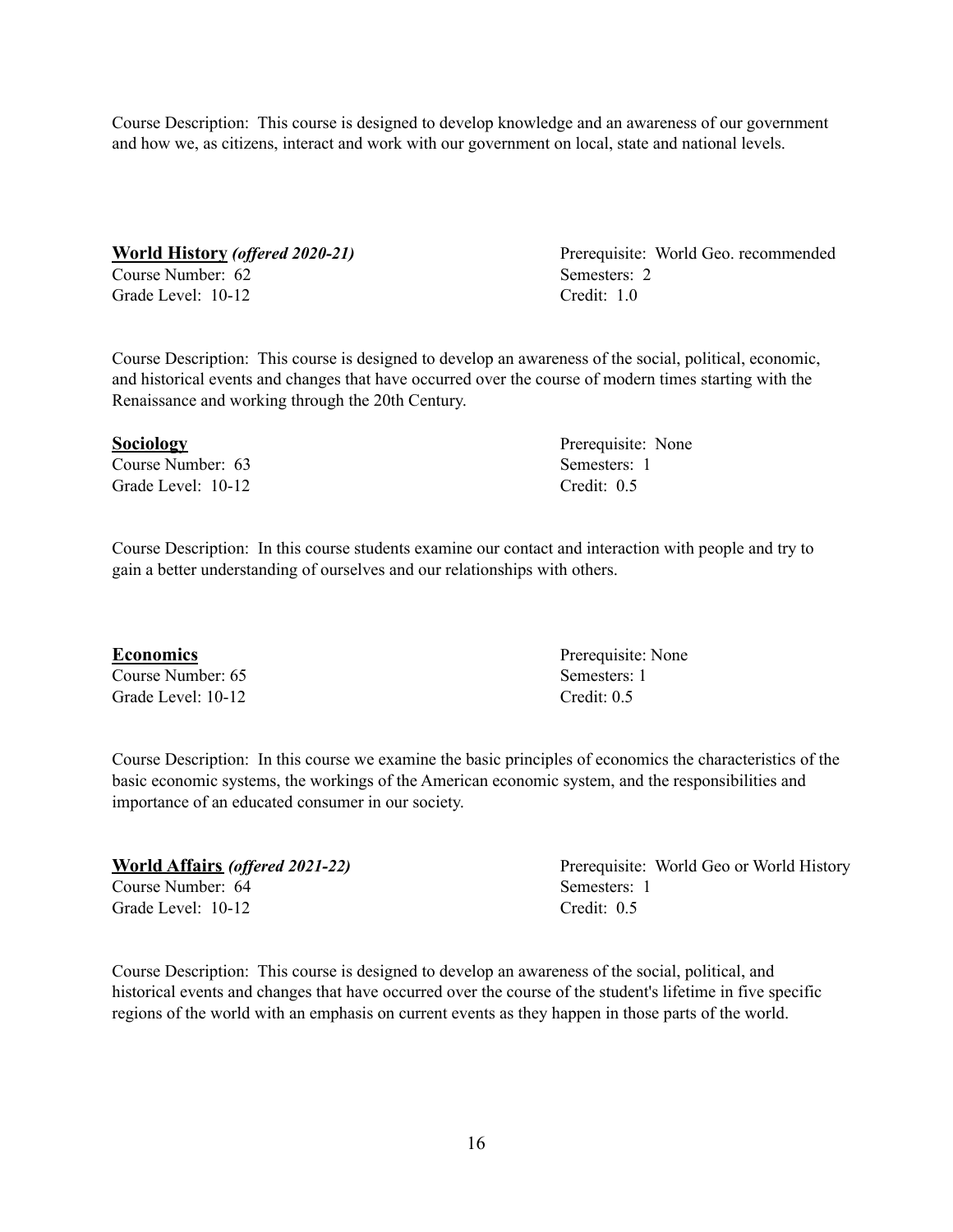**Recent U.S. History** *(offered 2021-22)* Prerequisite: None Course Number: 68 Semesters: 1

Course Description: This course focuses on American history from the end of World War II to the present day, with an emphasis on domestic affairs. Students will examine social, cultural, political, and economic events and trends of this time period. Some of the topics we will cover include: the Cold War, Korean War, Civil Rights movements, Kennedy and King assassinations, Vietnam, Watergate, the oil embargo, end of the Cold War, Gulf War, Roaring 90s, September 11<sup>th</sup>, War on Terror, and the Iraqi/Afghani wars.

## **HEALTH/PHYSICAL EDUCATION DEPARTMENT**

| <b>9-12 Physical Education</b> (Required) |  |
|-------------------------------------------|--|
| Course Number: 71                         |  |

Grade Level: 9-12 Credit: 0.5

Course Description: Physical education is a required semester course divided into four to six week units designed to provide students with fun and recreation. The lifetime contributions that physical education offers include the development of physical fitness, the acquisition of new skills, the creation of better mental and emotional health, the improvement of human relations, the development of desirable behavior patterns, and the better use of leisure time.

#### **Health and Fitness** Prerequisite: None

Course Number: 79 Semesters: 1 Grade Level: 10-12 Credit: 0.5

Course Description: This is a unique physical education class that focuses entirely on cardiovascular physical fitness activities. The primary focus of this course will be using the machines in the wellness center combined with various workout videos and styles of workouts. This course will be offered during the school day. Lifetime fitness plans and the importance of a balanced diet will also be a focus. Keeping an exercise log/journal will be a requirement for this class.

#### **Strength and Conditioning**

Course Number: 70 Prerequisite: None Grade Level: 10-12 Semesters: 1

Credit: .5

Grade Level: 10-12 Credit: 0.5

Semesters: 2

Prerequisite: None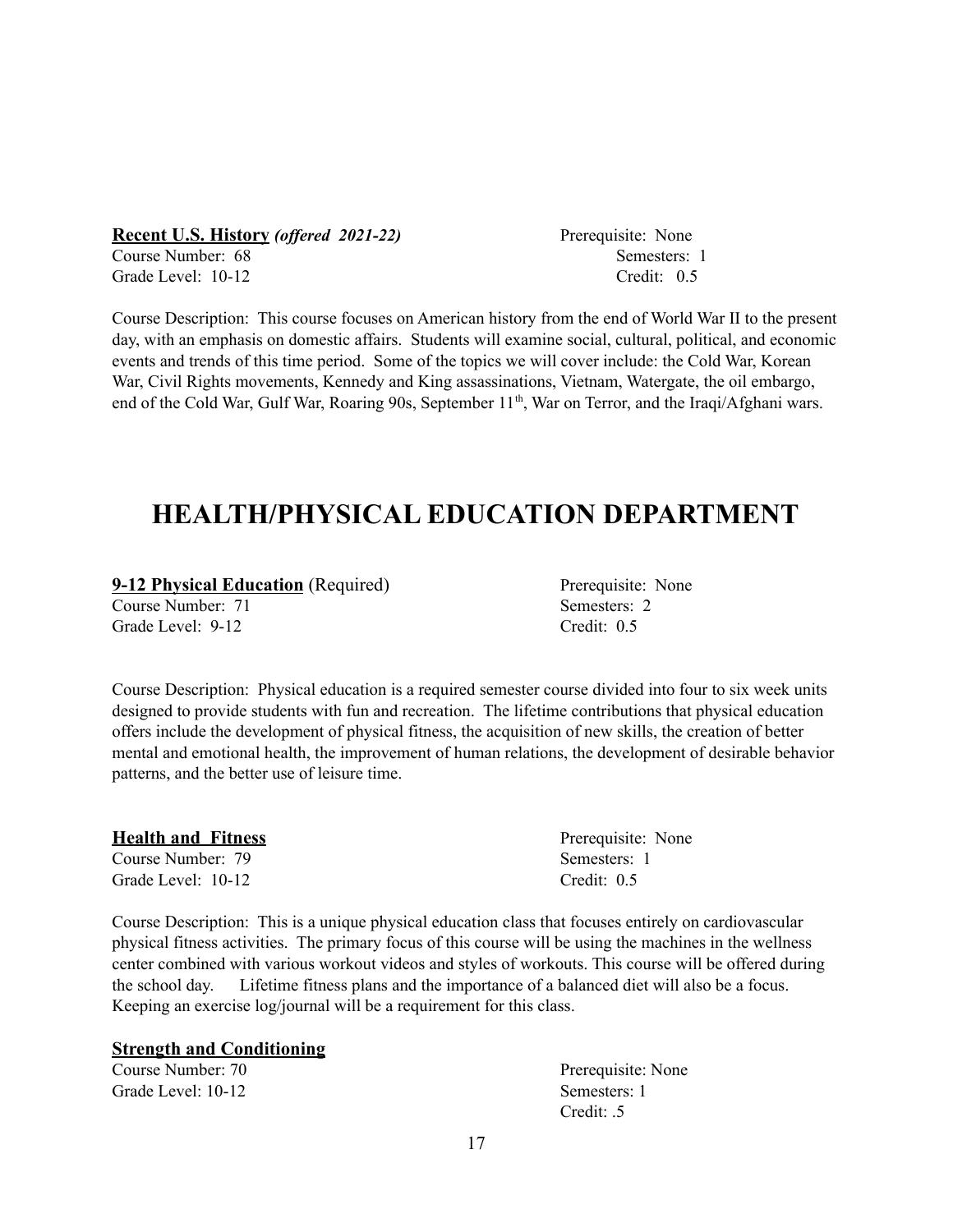Students will develop an individualized lifting plan, which includes free weights, cardio, and core exercises. Students will then work on this plan, set goals, and work to meet goals during the semester.

| 9th Health                                         | Prerequisite: None |
|----------------------------------------------------|--------------------|
| Course Number: 73                                  | Semesters: 2       |
| Grade Level: 9 <sup>th</sup> grade only. Required. | Credit: $0.5$      |

Course Description: This health class is designed to help students develop healthy habits and attitudes to last a lifetime. Students are motivated to become responsible for their own health as they learn the connection between establishing good health habits now and enjoying their lives in the future. It encourages students to take charge of their health by presenting a positive approach toward health issues, encouraging students through active participation, and helping students discover they can make changes in their lifestyles that will result in better health. **CPR is taught in this class and is a requirement for graduation.**

If a student misses CPR in this class or transfers in after their freshman year, the student must submit proof of CPR completion to the HS Office.

|  |  | <b>Health Occupations</b> |
|--|--|---------------------------|
|--|--|---------------------------|

Course Number: 75 Grade Level: 11-12 Credit: 0.5

Prerequisites: Health <sup>nd</sup> semester)

Course Description: Health Occupations is designed for students who want to explore careers in the health field. Students will be introduced to a wide variety of health careers available in North Iowa and will be allowed to experience the duties and responsibilities of each career. The course will involve work-based learning experiences in the form of field trips and shadowing. The student will additionally demonstrate information and skills basic to all health occupations. This course may include outside class time experiences.

### **VOCATIONAL**

### **FAMILY CONSUMER SCIENCES**

#### **Introduction to Family Consumer Sciences** Prerequisite: None

Course Number: 81 Semesters: 2 Grade Level: 9-12 Credit: 1.0

Course Description: Introduction to Family Consumer Sciences is designed to give students a broad background in all the areas of family consumer sciences.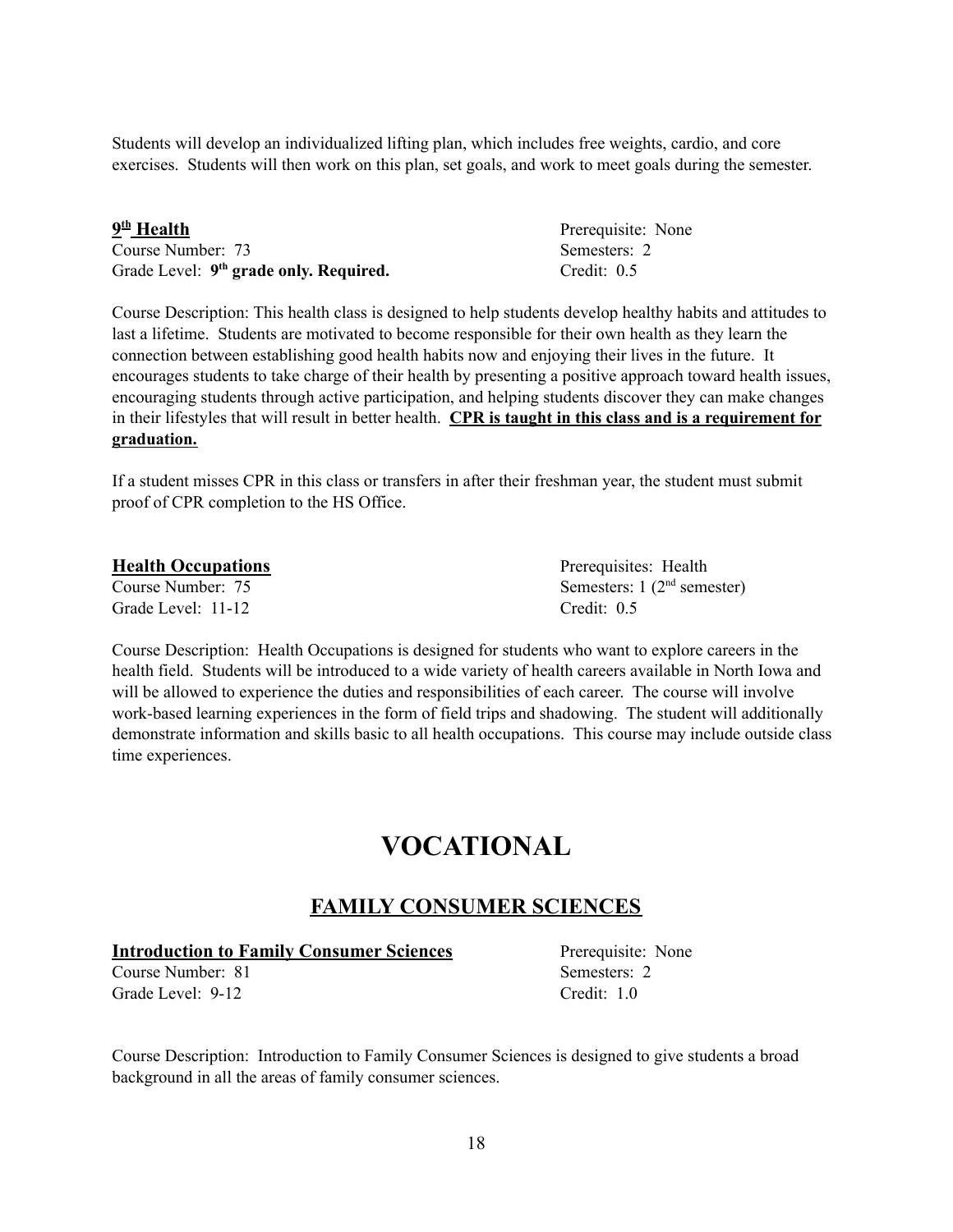#### **Housing and Interior Design** (2019-20) Prerequisite: None

Course Number: 82 Semesters: 1 Grade Level: 10-12 Credit: 0.5

Course Description: A thorough study of home styles, what to remember when buying or planning a home, the design principles, color schemes, selection of furniture, furniture styles, and window treatments, and getting the most for your money in all aspects of home design.

| <b>Clothing and Textiles (2020-21)</b> | Prerequisite: None |
|----------------------------------------|--------------------|
| Course Number: 83                      | Semesters: 1       |
| Grade Level: 10-12                     | Credit: $0.5$      |

Course Description: This course covers the exciting and ever-changing field of clothing and textiles. It helps to prepare students for a career in fashion. It also improves their skills as a consumer of clothing. It is a non-construction clothing course. Students will study fashions of the past and important fashion designers.

| <b>Child Development</b> | Prerequisite: None                     |
|--------------------------|----------------------------------------|
| Course Number: 84        | Semesters: $1(1^{\text{st}}$ semester) |
| Grade Level: 11-12       | Credits: 0.5                           |

Course Description: A program that prepares individuals to understand a child's physical, mental, emotional, and social growth and development, as well as their care and guidance.

| <b>Child Development Careers</b> | Prerequisite: None           |
|----------------------------------|------------------------------|
| Course Number: 85                | Semesters: $1(2nd$ semester) |
| Grade Level: 11-12               | Credits: 0.5                 |

Course Description: This course uses knowledge gained from Child Development. Students will set goals and work with pre-school, daycare centers, and elementary age children.

| <b>Marriage and Family (2020-21)</b> | Prerequisite: None |
|--------------------------------------|--------------------|
| Course Number: 86                    | Semesters: 1       |
| Grade Level: 10-12                   | Credits: $0.5$     |

Course Description: This course is designed to teach the students the family life cycle starting with the newly married stage through the empty nest stage.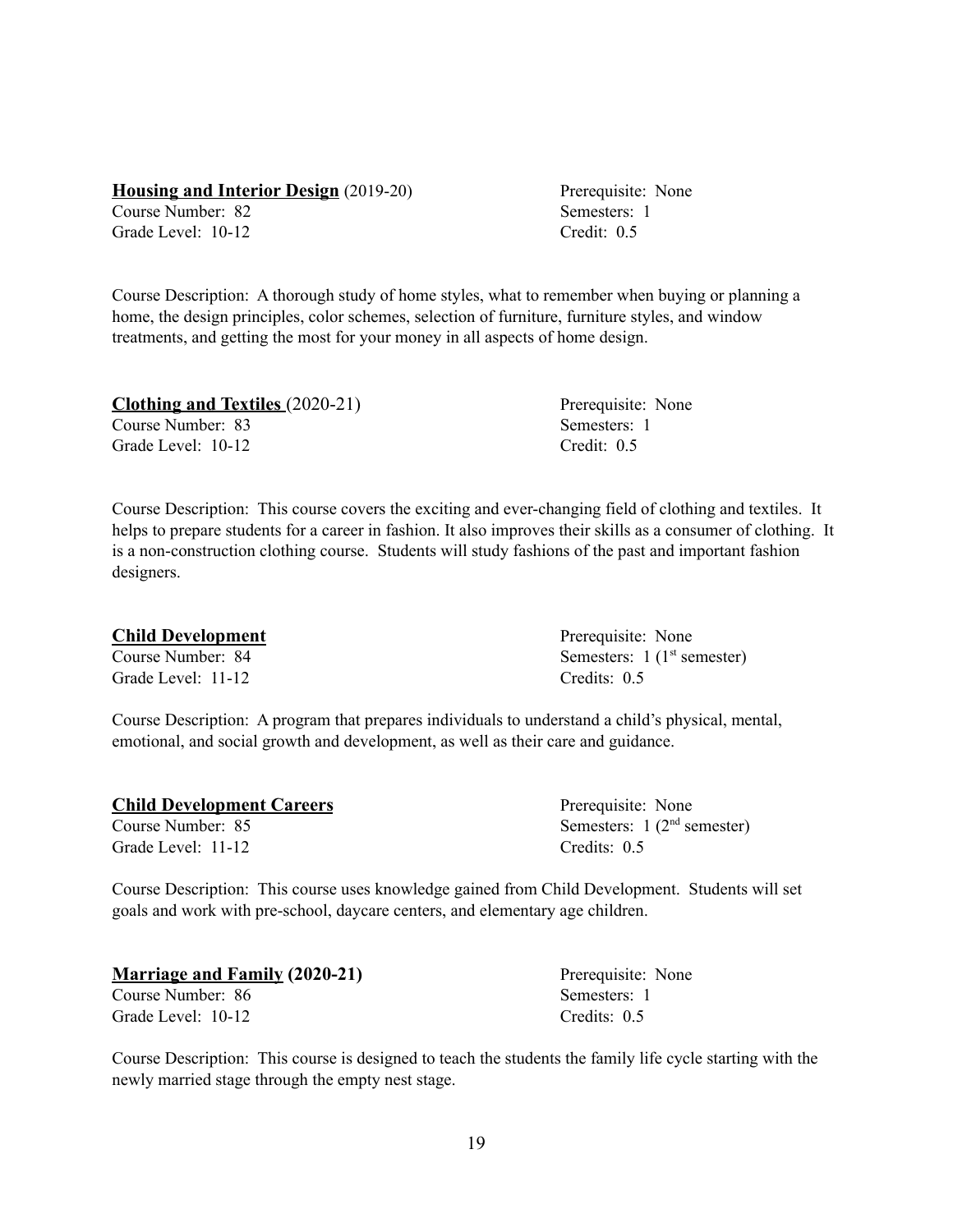**Nutrition** Prerequisite: None Course Number: 88 Semesters: 1 Grade Level: 11-12 Credits: 0.5

Course Description: The topics covered include a thorough study of the food nutrients, meal planning, special diet needs during the life cycle, weight control, eating out, physical fitness, food buying, as well as food preparation.

| <b>Personal Finance (Required for Seniors)</b> | Prerequisite: None |
|------------------------------------------------|--------------------|
| Course Number: 89                              | Semesters: 1       |
| Grade Level: $12th$ grade only                 | Credits: $0.5$     |

Course Description: Personal Finance is required course for Seniors. The purpose of this course is to prepare students to understand economic activities and challenges of individuals and families, the role of lifestyle goals in education and career choices, procedures in a successful job search, financial forms used in independent living, and shopping options and practices for meeting consumer needs. The course also prepares students to understand consumer rights, responsibilities, and information; protect personal and family resources; and apply procedures for managing personal finances. Activities will include preparation of budgets, consumer skills, checking accounts, investment applications, comparison shopping, advertising research, and comparison of housing options.

#### **BUSINESS**

#### **Introduction to Business Prerequisite: None**

Grade Level: 9-12 Credits: 0.5

Course Number: 91 Semesters: 1

Course Description: This course focuses on entrepreneurship. Students study characteristics and skills of an entrepreneur, business ownership and making a business plan. A class venture is included as part of the curriculum.

| <b>Entrepreneurship (2020-21)</b> | Prerequisite: None |
|-----------------------------------|--------------------|
| Course Number: 92                 | Semesters: 1       |
| Grade Level: 11-12                | Credits: 0.5       |

Course Description: This course helps student's gain an understanding of the business/marketing principles necessary to start and operate a business. The primary focus of the course is to help students understand the process of analyzing a business opportunity, determining feasibility of an idea utilizing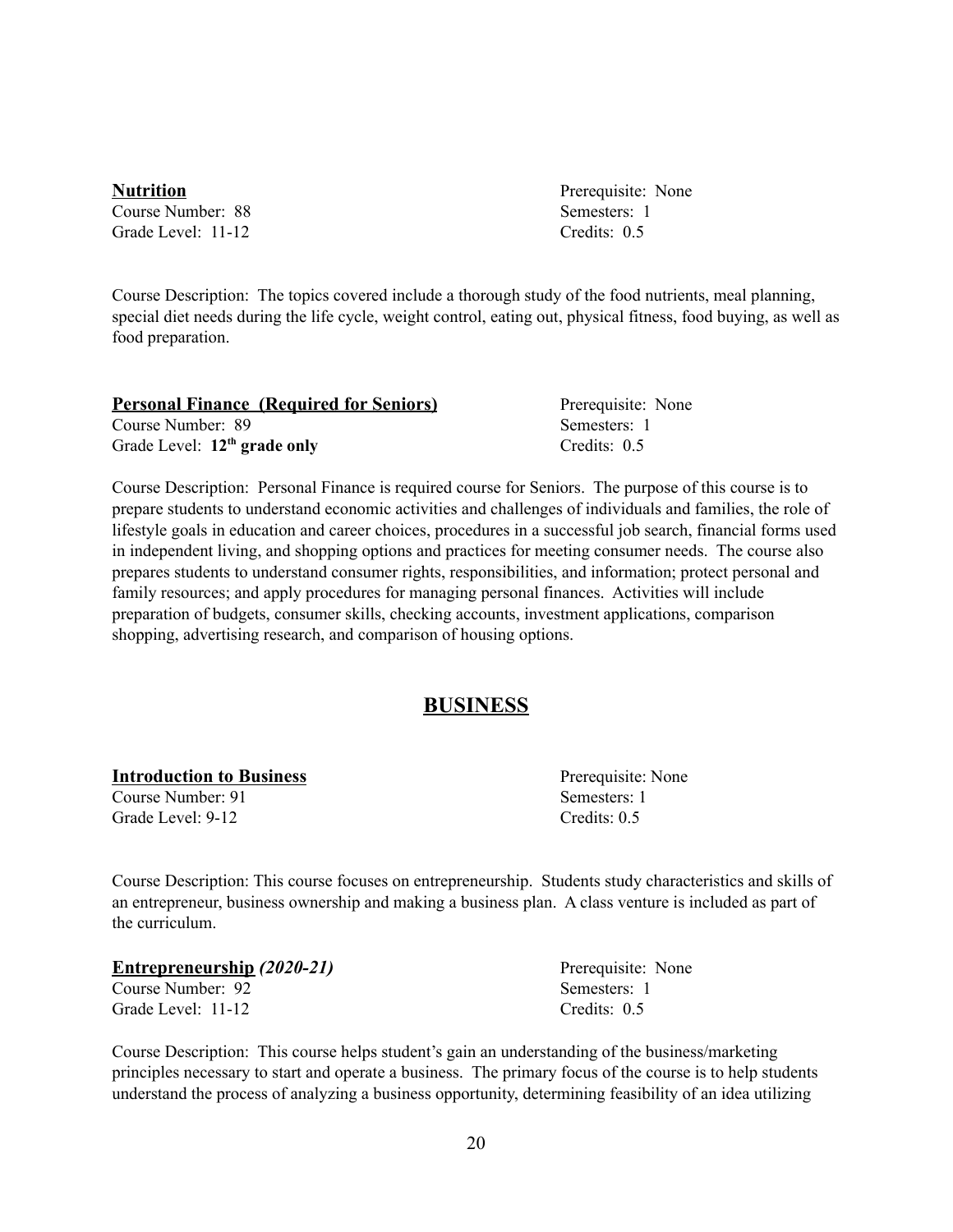research, developing a plan to organize and promote the business and its products/services, and finally, to understand the capital required, the return on investment desired, and the potential for profit.

| <b>Business Law (2021-22)</b> |                    |
|-------------------------------|--------------------|
| Semesters: 1                  | Credits: .5        |
| Grade Level: 10-12            | Course Number: 95  |
|                               | Prerequisite: None |

Course Description: Business Law is a semester course that gives students a chance to look into the different laws that are enforced within businesses, either starting one or while working in business. There will be some focus on court cases that have previously been to trail to see how it changed the laws that are relevant to business operations, general legal, and social environment. The main focus will be on business ethics; role of contracts in business; and employment/employee obligations within a business.

| <u>Accounting 1</u> | Prerequisite: None |
|---------------------|--------------------|
| Course Number: 93   | Semesters: 1       |
| Grade Level: 10-12  | Credits: 0.5       |

Course Description: The principles and practices of accounting are related to the daily lives of all of us. A study of accounting will help students understand how business functions in our everyday life and what business contributes to our society. Students are given hands-on experience with different business forms used in the business world of today. Students keep records for a service business and a merchandising business, manually and electronically (on the computer).

| <u>Accounting 2</u> | Prerequisite: Accounting I |
|---------------------|----------------------------|
| Course Number: 94   | Semesters: 1               |
| Grade Level: 10-12  | Credits: $0.5$             |

Course Description: This course is a continuation of Accounting I. In addition to keeping records for a service business and a merchandising business, students will keep records for a corporation, also. This course will be taught on an independent study basis with supervision from an instructor.

**Business/ Marketing Work Elective** – Principal & Guidance Counselor Approval Needed Semesters: 1 or 2. Grade Level: 12 only Credits: TBD Course Number: 136

Course Description: Business/Marketing Work Elective is a semester course that gives students an opportunity to experience job exploration and training while attending high school. There is a focus on business management and marketing strategies used in small businesses or larger corporations. Students will earn class credits while learning job skills. Two period/semester maximum.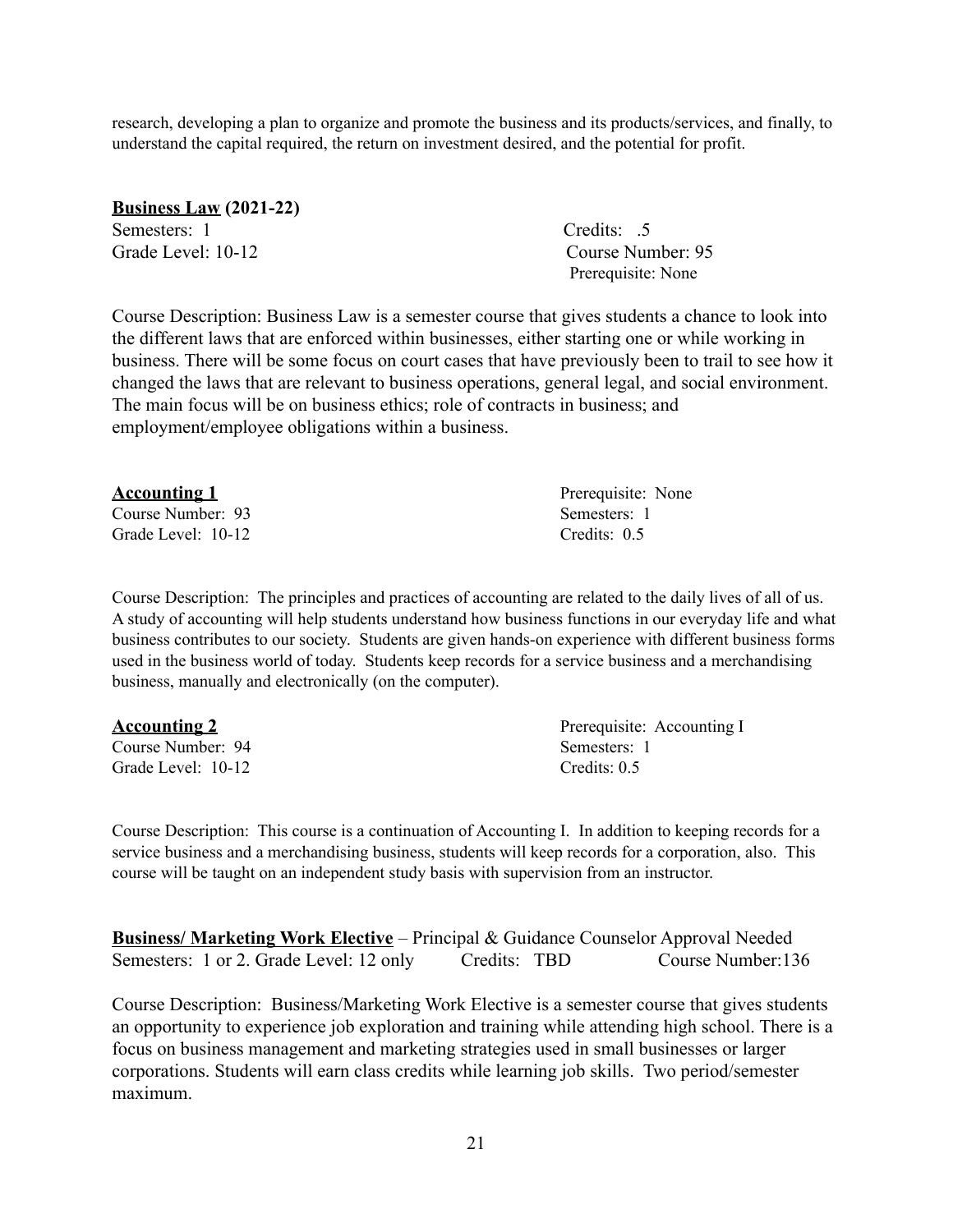### **AGRICULTURAL SCIENCE**

#### **Introduction to Agricultural Science(AFNR)** Prerequisite: None

Course Number: 101 Semesters: 2 Grade Level: 9<sup>th</sup> grade preferred Credits: 1.0

Course Description: Intro to AFNR uses CASE(Curriculum for Agricultural Science Education) as it's core materials. This course covers ag history and use, career exploration, FFA, SAE, communication, science applications, plants, animals, natural resources, mechanics and other topics. Labs, projects and activities will be used throughout this course to teach these basic concepts.

| <u>Agronomy</u> (college credit) | Prerequisite: none |  |
|----------------------------------|--------------------|--|
| Course Number: 102               | Semesters: 1       |  |
| Grade Level: 11-12 only          | Credits: 1.0       |  |

Course Description: **This course offers a college credit through NIACC (concurrent enrollment)** and will focus on plant anatomy and physiology, plant classification and identification, pest classification and identification, pesticides and pesticide application. Students have the opportunity to receive their Commercial Applicators license by taking this course.

| <b>Ag Business/Marketing</b> | Prerequisites: none |
|------------------------------|---------------------|
| Course Number: 103           | Semesters: 2        |
| Grade Level: 11-12 prefered  | Credits: 1.0        |

Course Description: This course is an upper level course designed to provide students with the basic knowledge of running a business and marketing products. Topics covered will include record keeping systems, net worth and financial statements, budgets, taxes, Ag law, and commodity marketing along with other related topics. There will also be a unit on job skills such as cover letters, resumes etc and sales presentations.

| <b>Agricultural Mechanics</b>                  | Prerequisites: none |
|------------------------------------------------|---------------------|
| Course Number: 104                             | Semesters: 1        |
| Grade Level: 9-12 (class size of 10 preferred) | Credits: $0.5$      |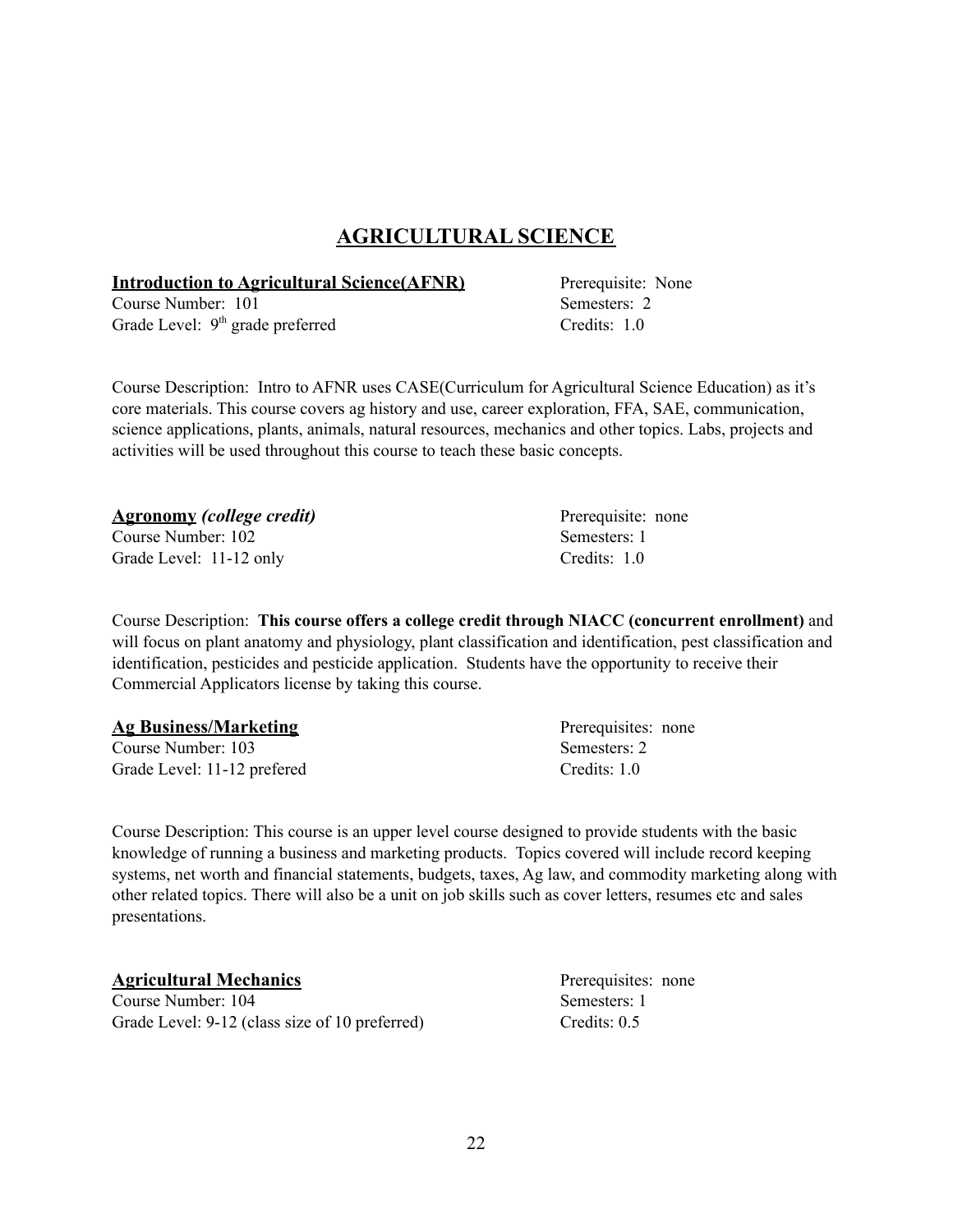Course Description: This course will cover electrical wiring procedures, small gas engines, plumbing, and other mechanical areas. This course will include lab work on small gas engines, wiring and plumbing activities and other shop work.

#### **Ag Welding**

**Course Number: 120** Semesters: 1 Grades: 9-12 Credits: .5 Prerequisites: none

Course Description: Students will learn the safe use of hand tools, welders, and oxy-acetylene equipment used in metalworking. Time will be spent studying safety, hand tools, power tools, arc welding, MIG welding, plasma cutting, oxy-acetylene welding, cutting and brazing. There will be required lab exercises in each of these areas. **The students will be required to complete one or more projects using the skills** learned in the areas taught in this class. Students will be required to develop a plan, bill of materials **and purchase the materials needed for their project. Class Size Limit 8**

| <b>General Horticulture/Landscaping</b> | Prerequisite: none |
|-----------------------------------------|--------------------|
| Course Number: 110                      | Semesters: 1       |
| Grade Levels: 9-12                      | Credits: $0.5$     |

Course Description: General course dealing with the identity of flowers, plants, trees, and shrubs. Plant propagation by seed, cuttings, layering, grafting, and division. Work with greenhouse bedding plants to train young men and women for careers or hobbies dealing with greenhouse plants, garden centers, golf courses, parks, or flower shops. This class will also cover landscaping and landscape principles.

#### **Principles of Animal Science (CASE) 10 – 12**

Grade Level: 10-12 Semester: 1

Course Number: 128 Prerequisites: Intro AFNR Credits: 0.5

This course uses the CASE curriculum and is a fundamental level course where students explore the world of animal agriculture. Areas of study include: history, domestication, handling & behavior, anatomy, physiology, nutrition, reproduction, genetics, health, selection & marketing. Hands on activities and labs will be used throughout this course to teach and learn the materials. Recommended for any student interested in animals or a possible career in the animal science area including veterinarians.

| <b>Animal Science (NIACC college credit)</b> | Prerequisites: none |  |
|----------------------------------------------|---------------------|--|
| Course Number: 107                           | Semesters: 1        |  |
| Grade Level: 11-12                           | Credits: $0.5$      |  |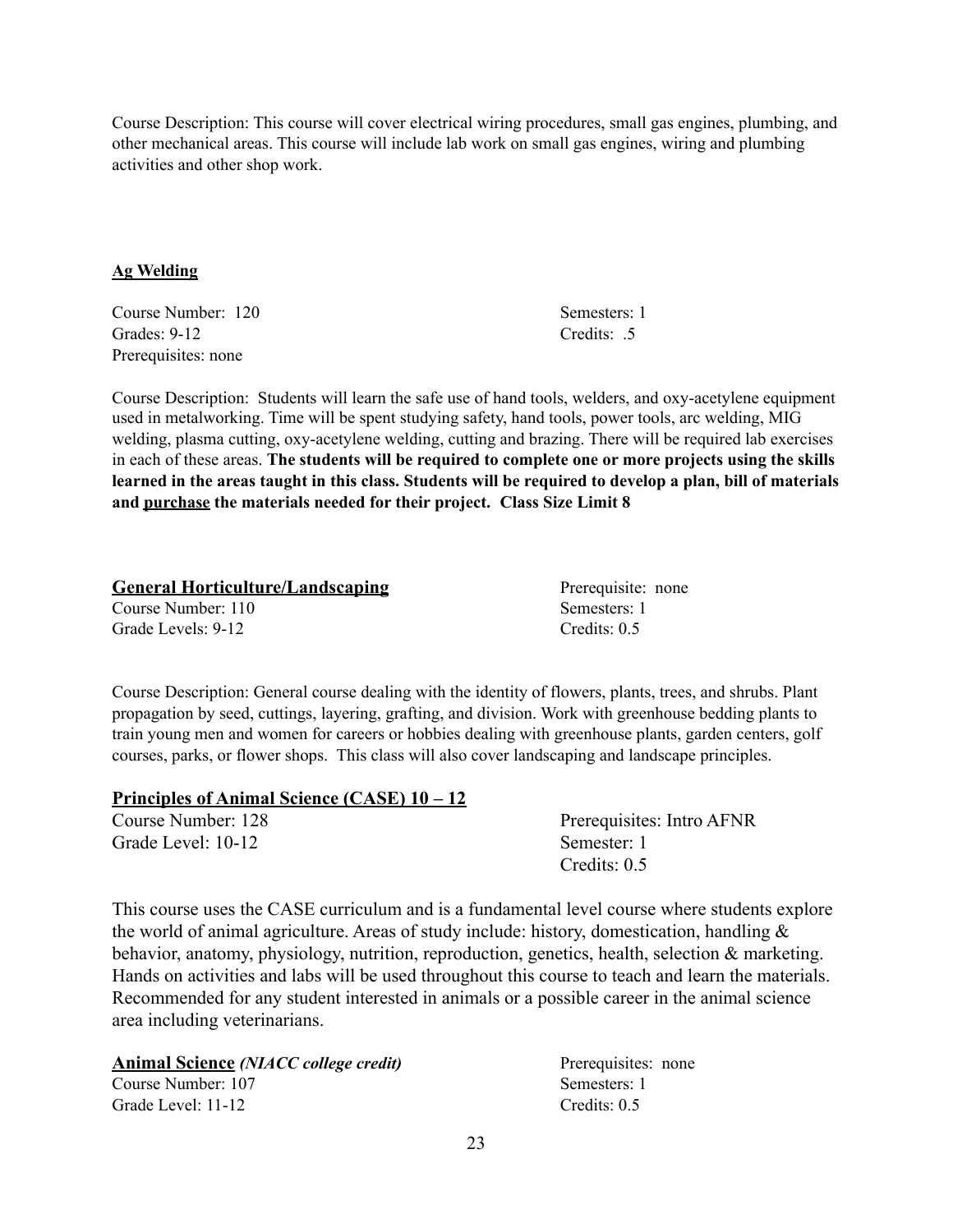Course Description: This course is designed to provide students with a general overview of the livestock industry. It identifies the ways in which domestic animals serve the basic needs of humans for food, fiber, shelter, protection, fuel, and emotional well-being. Students will develop an understanding of and be able to apply the basic principles of animal selection, breeding, genetics, feeding, health, and husbandry practices. As a student, you will become familiar with the economic and social issues that confront the livestock industry. **This is a concurrent enrollment course through NIACC.**

#### **Natural Resources** and **Preference Preference Preference Preference** Prerequisite: none

Course Number: 109 Semesters: 1 Grade Level: 9-12 Credits: 0.5

Course Description: This course uses the CASE curriculum to cover natural resources. Areas of study include conservation, preservation, exploitation, soils, water, air, energy, plants, animals, ag stewardship, forestry, mining, urban sprawl, future policies. Projects, labs, activities will be used to teach these concepts.

#### **Vet Science**

Course Number:123 Prerequisite: Animal Science Grade Level: 11-12 Semesters: 1 semester Credits: .5 credit

Course Description: This course provides an overview of basic practices and skills used in veterinary medicine. Students will learn livestock physiology & anatomy, veterinary terminology, office management skills, animal health & nutrition, career exploration and safety. Industry leadership and business applications/practices will also be included. Other topics may be covered as time permits. This course is for any student considering going into the field of Veterinary Science.

**Ag/Business Work Elective** – Principal & Guidance Counselor Approval Course Number: 132 Semesters: 1 or 2 Grade Level: 12 only Credits: 1.0/semester

Course Description: Work Elective is a semester course that gives students an opportunity to experience job exploration and training while attending high school. Students will earn class credits while learning job skills. Two period/semester maximum.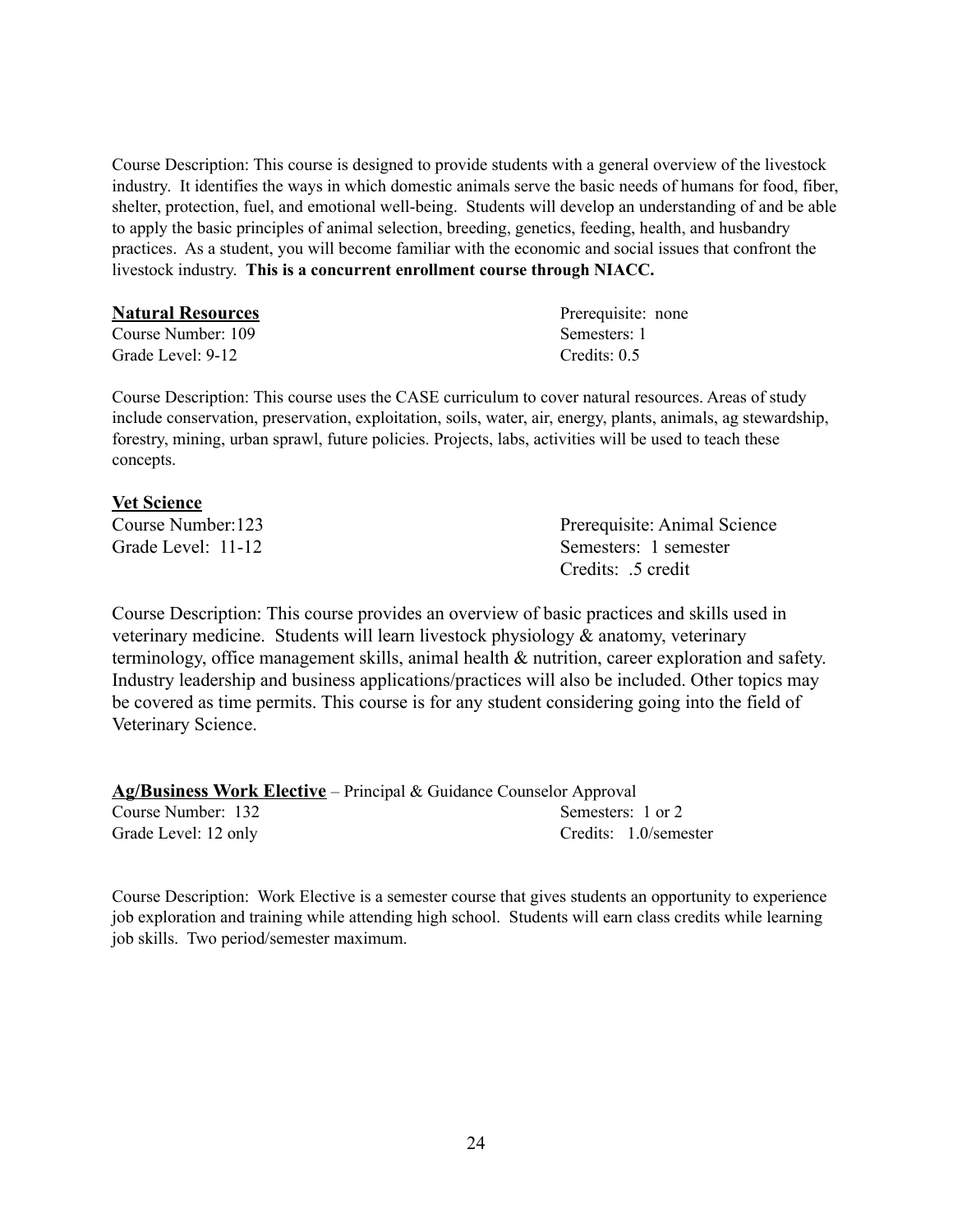### **MEDIAAND TECHNOLOGY**

**Computer Science Discoveries:** Prerequisites: None

Course Number: 97 Semesters: 2 Grade level: 9-12 Credits: 1

Course Description: Computer Science Discoveries (CS Discoveries) is an introductory computer science course that empowers students to create authentic artifacts and engage with computer science as a medium for creativity, communication, problem solving, and fun.

#### **Technology Essentials** Prerequisite: None

Course Number: 96 Semesters: 2

Grade Level: 10-12 Credits: 0.5 per semester

Course Description: This curriculum focuses on learning computer security from the user viewpoint and focuses on topics a user would face on a day-to-day basis. The curriculum works to strengthen the weakest link in computer security, the user, by providing a concrete and applicable education about information technology. Students will relate the information they learn to real world situations through class based discussions, case studies, and classroom assignments. The high-level goals of the curriculum are to (1) expose students to the beauty of computer science through an engaging discovery process; (2) show how exploring computer science can be used to solve hard problems; and (3) cultivate problem solvers who are comfortable at tackling hard problems and who understand that computer science is a lifelong learning process.

| <b>Computer Science Principles:</b> | Prerequisites: None |
|-------------------------------------|---------------------|
| Course Number:99                    | Semesters: 2        |
| Grade level: 9-12                   | Credits: 1          |

Description: The course introduces students to the foundational concepts of computer science and challenges them to explore how computing and technology can impact the world. The AP Program designed AP Computer Science Principles with the goal of creating leaders in computer science fields and attracting and engaging those who are traditionally underrepresented with essential computing tools and multidisciplinary opportunities.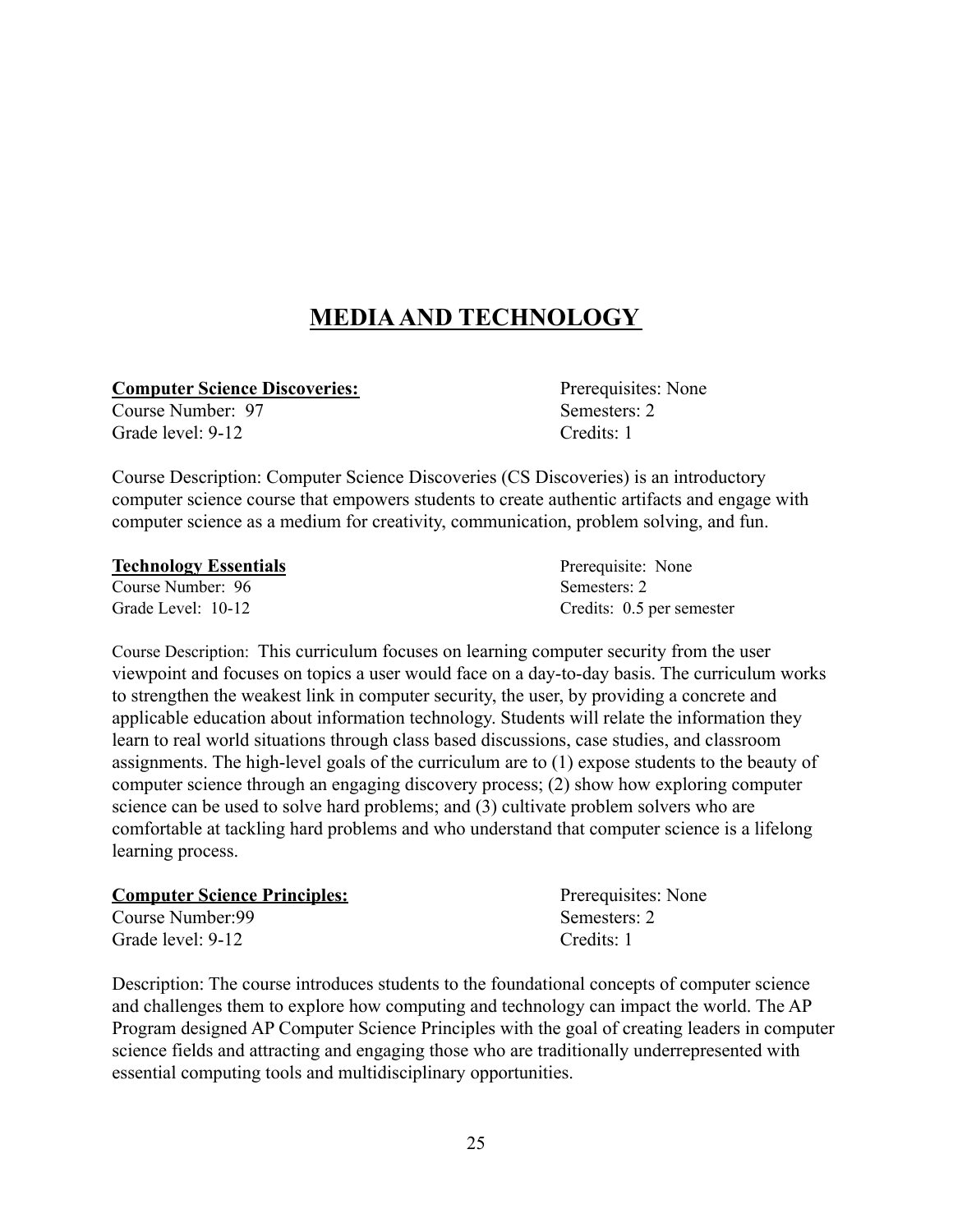Grade Level: 11-12 Credits: 0.5

Course Description: **This course offers concurrent enrollment through NIACC**. Human Relations is an introductory course offering a complete overview of human relations and responsibilities in a business environment. Content covered will include: Human Relations and You, Human Relations in Groups, Building Your Human Relation Skills, and Thriving in a Changing World.

## **SPECIAL COURSE OFFERINGS**

| <b>Education2020</b> – Principal & Guidance Counselor Approval |                         |
|----------------------------------------------------------------|-------------------------|
| Course Number: 163                                             | Semesters: 1 or 2       |
| Grade Level: 9-12                                              | Credits: $0.5$ or $1.0$ |

Course Description: E2020 courses are online course options offered for credit recovery, scheduling conflicts, and/or electives not offered on the regular high school course schedule. E2020 classes hold the same weight as any other high school class and counts on a student's GPA.

**Teacher Assistant** – Principal & Guidance Counselor Approval Course Number: 134 Semesters: 1 or 2 Grade Level:  $12<sup>th</sup>$  only Credits: 0.5 Course Description: Students will be assigned to a teacher to help them with basic duties and responsibilities in the classroom. Students may also work with students in that classroom setting.

### **Talented and Gifted (TAG)**

Qualify for program in Elementary or Middle School and with Principal & Guidance Counselor Approval Grade Level: 9-12

Course Description: A one or two semester options. Students will work individually and in groups developing higher level thinking skills through many activities. Students will explore and investigate topics relevant to their growth into autonomous learners. Complex-level thinking skills and metacognition skills are emphasized.

### **Post Secondary Enrollment Option (PSEO)**

Prerequisites: Principal & Guidance Counselor Approval Course Number: undetermined Semesters: 1 or 2 (either or both) Grade Level: 11-12 Credits: as earned

General Course Description: Students will be exposed to the demands and expectations of post-secondary courses. Students will be able to expand their learning in areas of interest/giftedness. Such learning is

**Human Relations** *(college credit)* Prerequisites: None Course Number: 98 Semesters: 1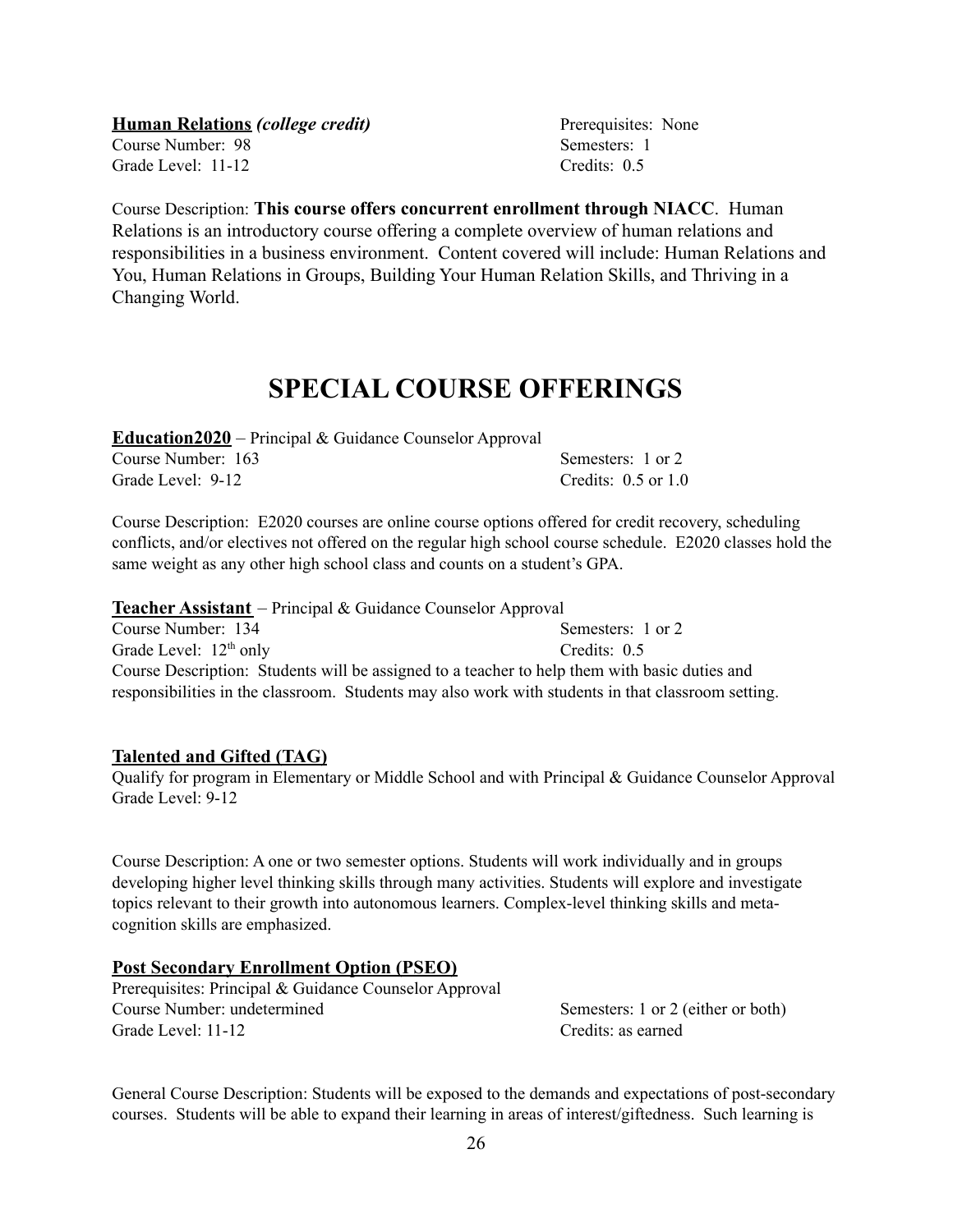intended to enrich and go above/beyond the traditional high school curriculum. Students will be more likely to be successful in post-secondary undertakings if given experiences while still under the stable, secure setting of a caring high school staff and environment.

#### **Students Enrolling in PSEO Courses Shall Meet the Following Criteria:**

- 1. Enrollment in PSEO courses shall be limited to Juniors or Seniors. Exception to this criterion may be if a sophomore in the Talented and Gifted Program has an identified written goal that would lend itself to a particular PSEO offering. The high school principal shall review all recommendations by the TAG instructor and PSEO coordinator and determine if the course meets the specified and parent approved TAG goal.
- 2. Students enrolling in PSEO course offerings must have and must be a student in good standing.
- 3. Students enrolling in PSEO courses must be in the process **OR** have met the minimum recommended college entrance standards. Those expectations include:
	- a) Minimum course requirements.
	- b) Minimum standardized test scores.
- 4. A student enrolling in a PSEO course offering must have met all deadlines in previous PSEO offerings OR must wait one semester before taking future PSEO courses.
- 5. Parental approval in writing. Parents understand the student must earn a passing grade or they will be liable for any costs due to a failed course.

These requirements are necessary in order for students to enroll in independent study programs that are taught via the Internet, ICN, direct instruction, or hybrid . Courses of study will be limited to:

a) college entry level math, science, history, language arts not offered by NICS

b) course work related to a nursing degree or technical field

#### **Non-Discrimination Policy**

It is the policy of the North Iowa Community School District not to illegally discriminate on the basis of race, color, national origin, sex, disability, religion, creed, age (for employment), marital status (for programs), sexual orientation, gender identity, and socioeconomic status (for programs) in its educational programs and its employment practices. There is a grievance procedure for processing complaints of discrimination. If you have questions or a grievance related to this policy, please contact the district's Equity Coordinator: Joann Kenny, North Iowa 6-12 Principal, 111 3<sup>rd</sup> Ave NW, Buffalo Center, Iowa, 641-562-2525, [Joann.kenny@northiowa.org](mailto:Joann.kenny@northiowa.org)

#### **CTE NOTICE OF NONDISCRIMINATION**